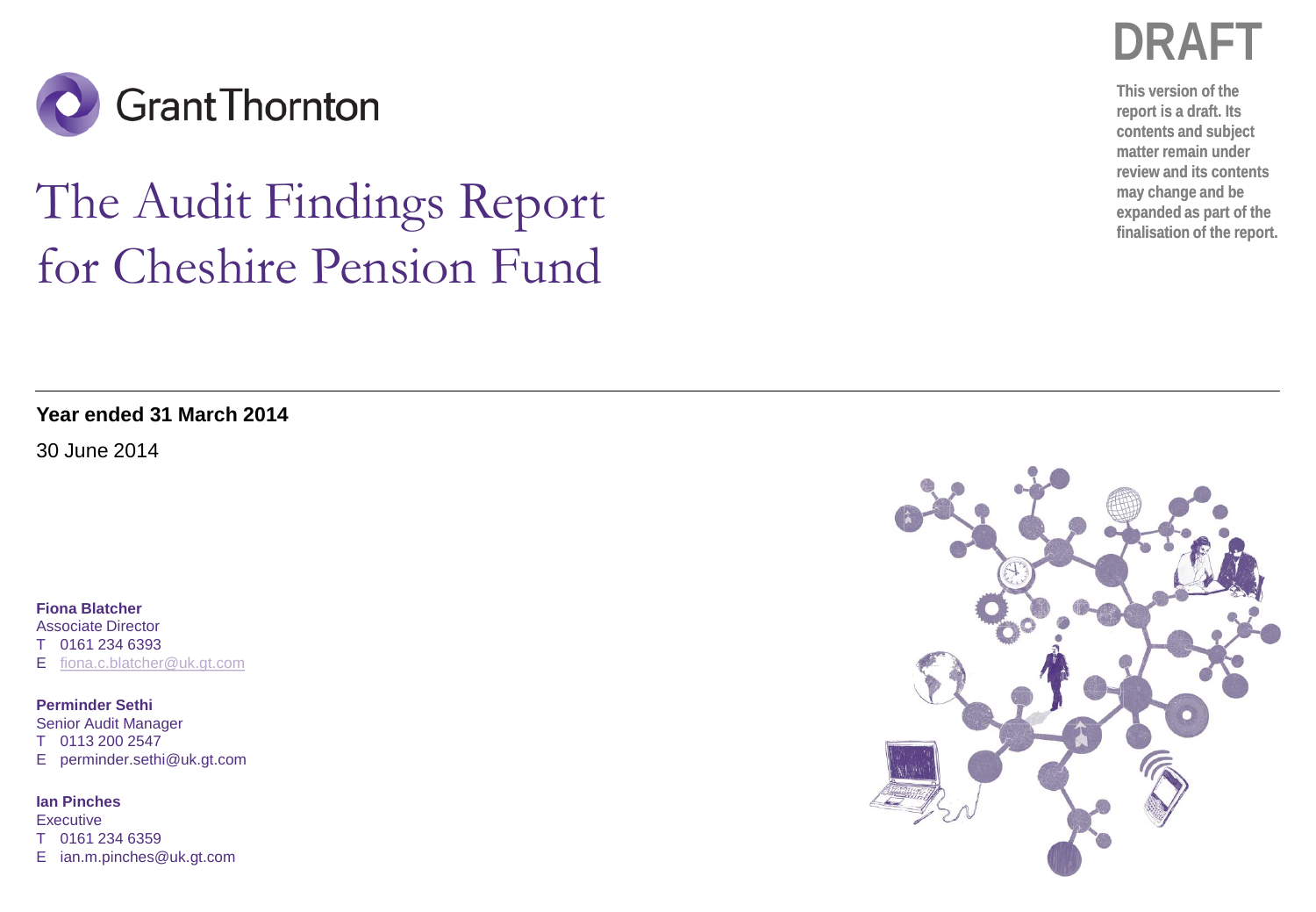The contents of this report relate only to those matters which came to our attention during the conduct of our normal audit procedures which are designed primarily for the purpose of expressing our opinion on the financial statements. Our audit is not designed to test all internal controls or identify all areas of control weakness. However, where, as part of our testing, we identify any control weaknesses, we will report these to you. In consequence, our work cannot be relied upon to disclose defalcations or other irregularities, or to include all possible improvements in internal control that a more extensive special examination might identify.

We do not accept any responsibility for any loss occasioned to any third party acting, or refraining from acting on the basis of the content of this report, as this report was not prepared for, nor intended for, any other purpose.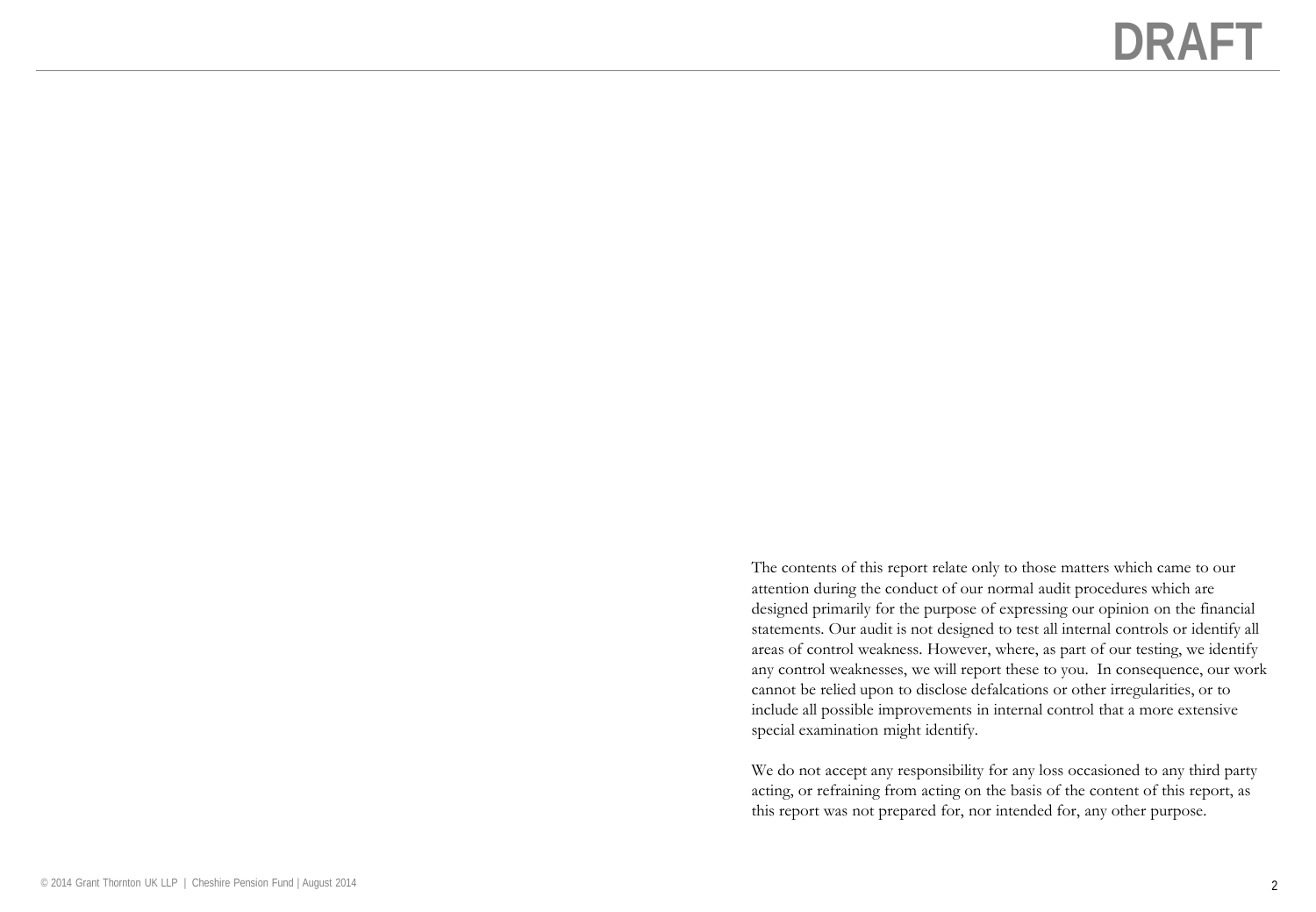### Contents

| <b>Section</b> |                                                             | Page |
|----------------|-------------------------------------------------------------|------|
|                | 1. Executive summary                                        |      |
| 2.             | Audit findings                                              | 6    |
| 3.             | Fees, non audit services and independence                   | 15   |
|                | 4. Developments relevant to your pension fund and the audit |      |
| 5.             | Communication of audit matters                              | 10   |

### **Appendices**

- A Proposed audit opinion on the financial statements
- B Proposed audit opinion on the annual report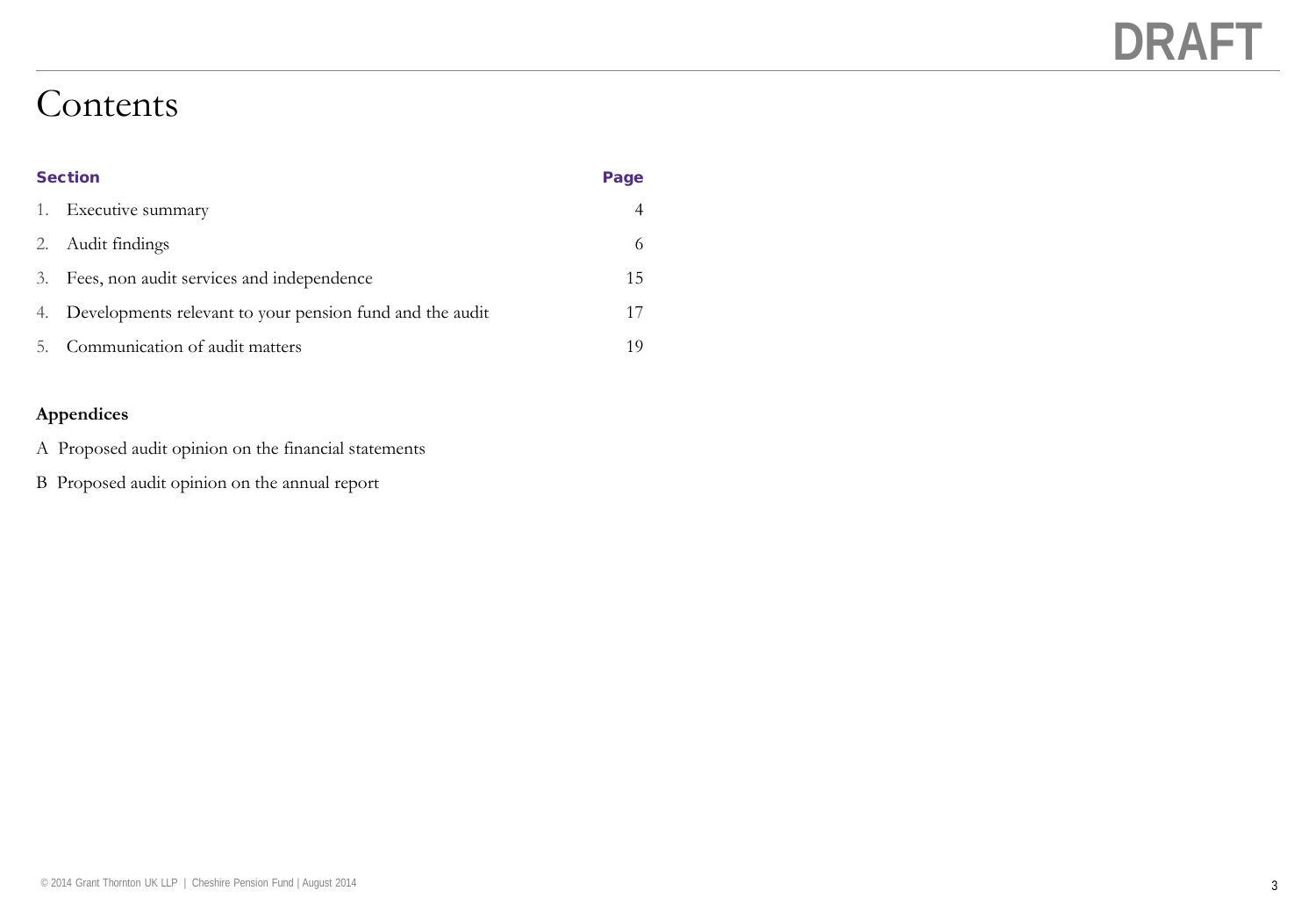### **Section 1:** Executive summary

### **01. Executive summary**

- **02. Audit findings**
- **03. Fees, non audit services and independence**
- **04. Future developments**
- **05. Communication of audit matters**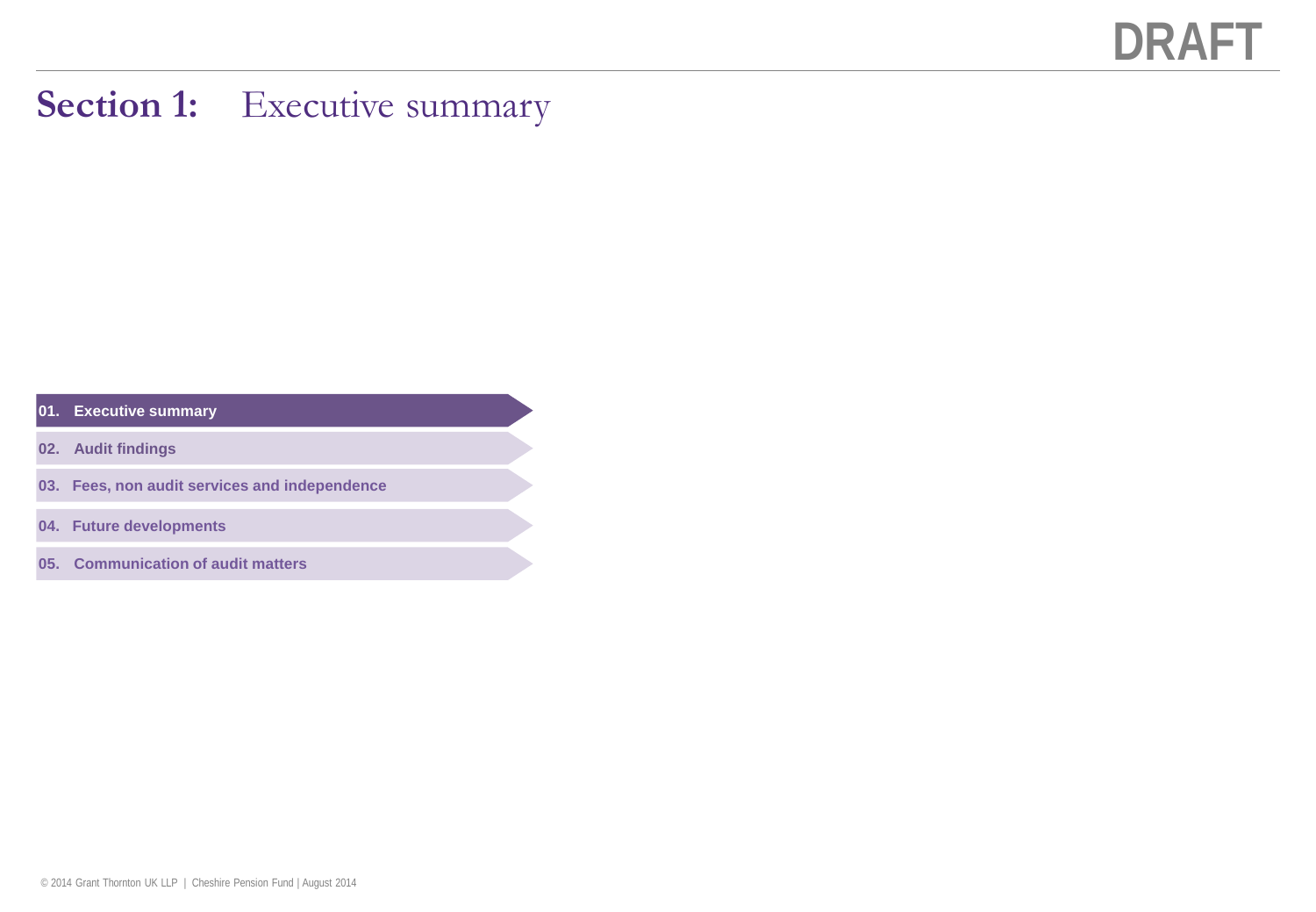### Executive summary

### Purpose of this report

This report highlights the key issues arising from the audit of Cheshire Pension Fund's ('the Fund') financial statements for the year ended 31 March 2014. It is also used to report our audit findings to management and those charged with governance in accordance with the requirements of International Standard on Auditing (UK & Ireland) 260.

Under the Audit Commission's Code of Audit Practice we are required to report whether, in our opinion, the Fund's financial statements present a true and fair view of the financial position, the financial transactions of the Fund during the year and whether they have been properly prepared in accordance with the Code of Practice on Local Authority Accounting.

### Introduction

In the conduct of our audit we have not had to alter or change our planned audit approach, which we communicated to you in our Audit Plan dated 10 April 2014.

Our audit is substantially complete although we are finalising our procedures in the following areas:

- obtaining and reviewing the management letter of representation;
- completing our work to support issue of IAS19 assurances to scheduled bodies;
- updating our post balance sheet events review, to the date of signing the audit opinion;
- our review of the Annual report; and
- our final review procedures, including agreement of amended accounts.

We received draft financial statements and accompanying working papers at the start of our audit, in accordance with the agreed timetable.

### Key issues arising from our audit

### **Financial statements opinion**

We anticipate providing an unqualified opinion on the Fund's financial statements.

We have not identified any adjustments affecting the Fund's reported financial position which recorded net assets carried forward of  $f3.6$ bn.

We have agreed a number of adjustments to improve the presentation of the financial statements**.**

The key messages arising from our audit of the Fund's financial statements are:

- the draft financial statements were provided at the start of our audit work and high quality working papers were made available;
- some presentational improvements were needed, but no fundamental or material adjustments were required;
- officers were available throughout our audit fieldwork to provide additional supporting information in a timely manner and resolved our queries promptly.

Further details are set out in section 2 of this report.

### Acknowledgement

We would like to take this opportunity to record our appreciation for the assistance provided by the finance team and other staff during our audit.

### **Grant Thornton UK LLP July 2014**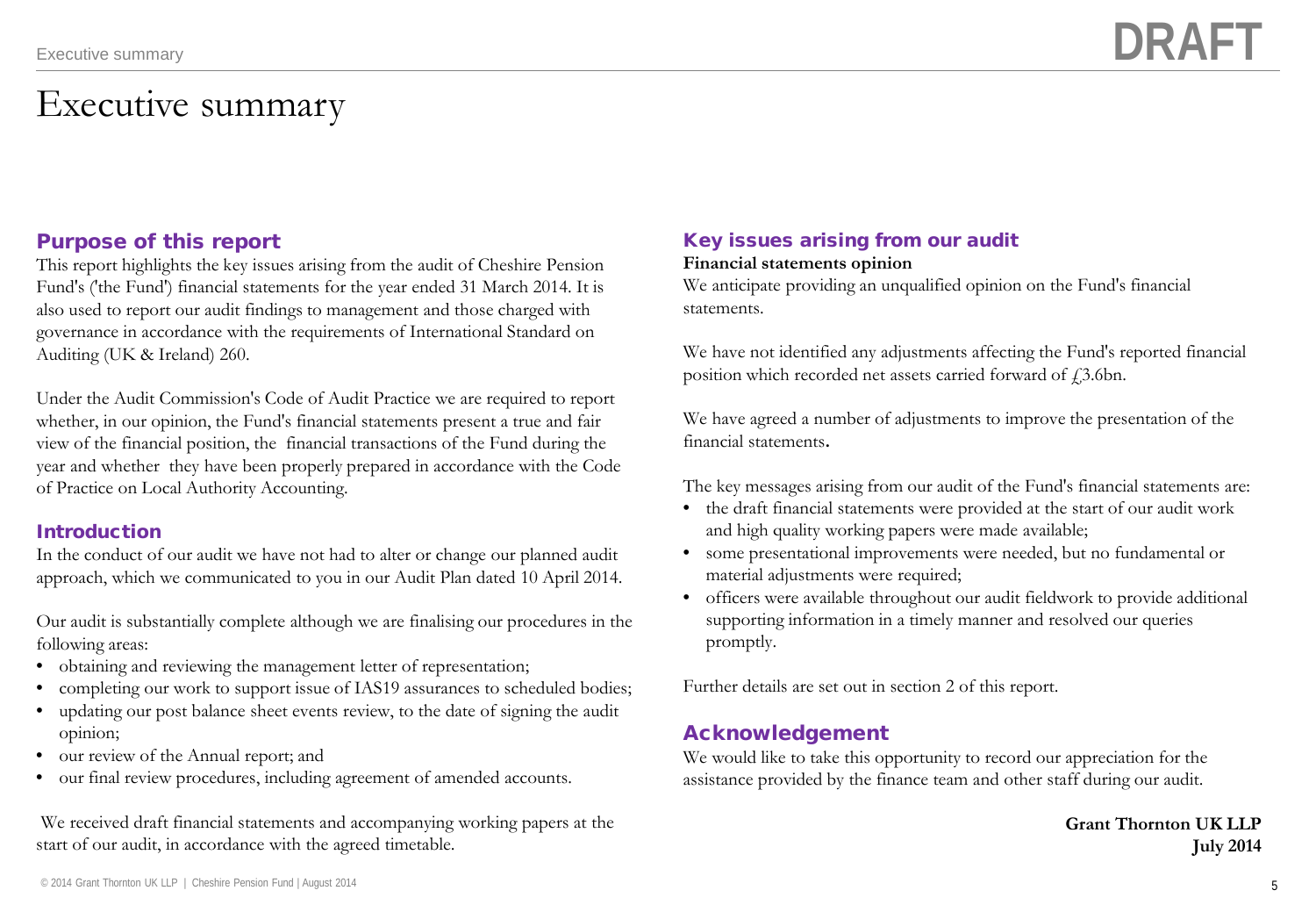### **Section 2:** Audit findings

**01. Executive summary**

**02. Audit findings**

- **03. Fees, non audit services and independence**
- **04. Future developments**
- **05. Communication of audit matters**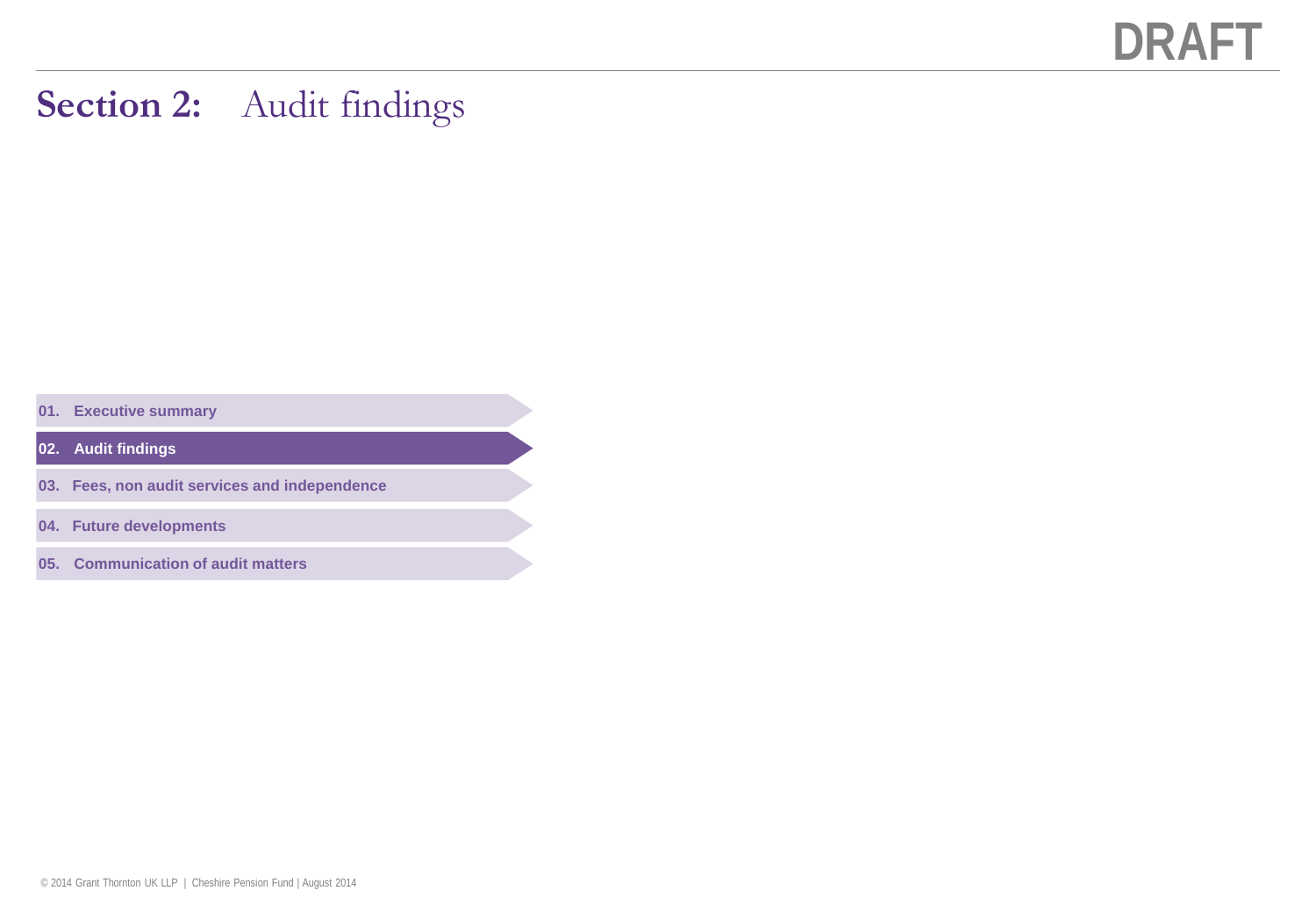# Audit findings

In this section we present our findings in respect of matters and risks identified at the planning stage of the audit and additional matters that arose during the course of our work. We set out on the following pages the work we have performed and findings arising from our work in respect of the audit risks we identified in our audit plan, presented to the Audit and Governance Committee on 24 June 2014. We also set out the adjustments to the financial statements from our audit work and our findings in respect of internal controls.

### Changes to Audit Plan

We have not made any changes to our Audit Plan as previously communicated to you.

### Audit opinion

We anticipate that we will provide the Fund with an unmodified opinion. Our audit opinion is set out in Appendix A. We have also included our anticipated opinion on the Annual Report at Appendix B.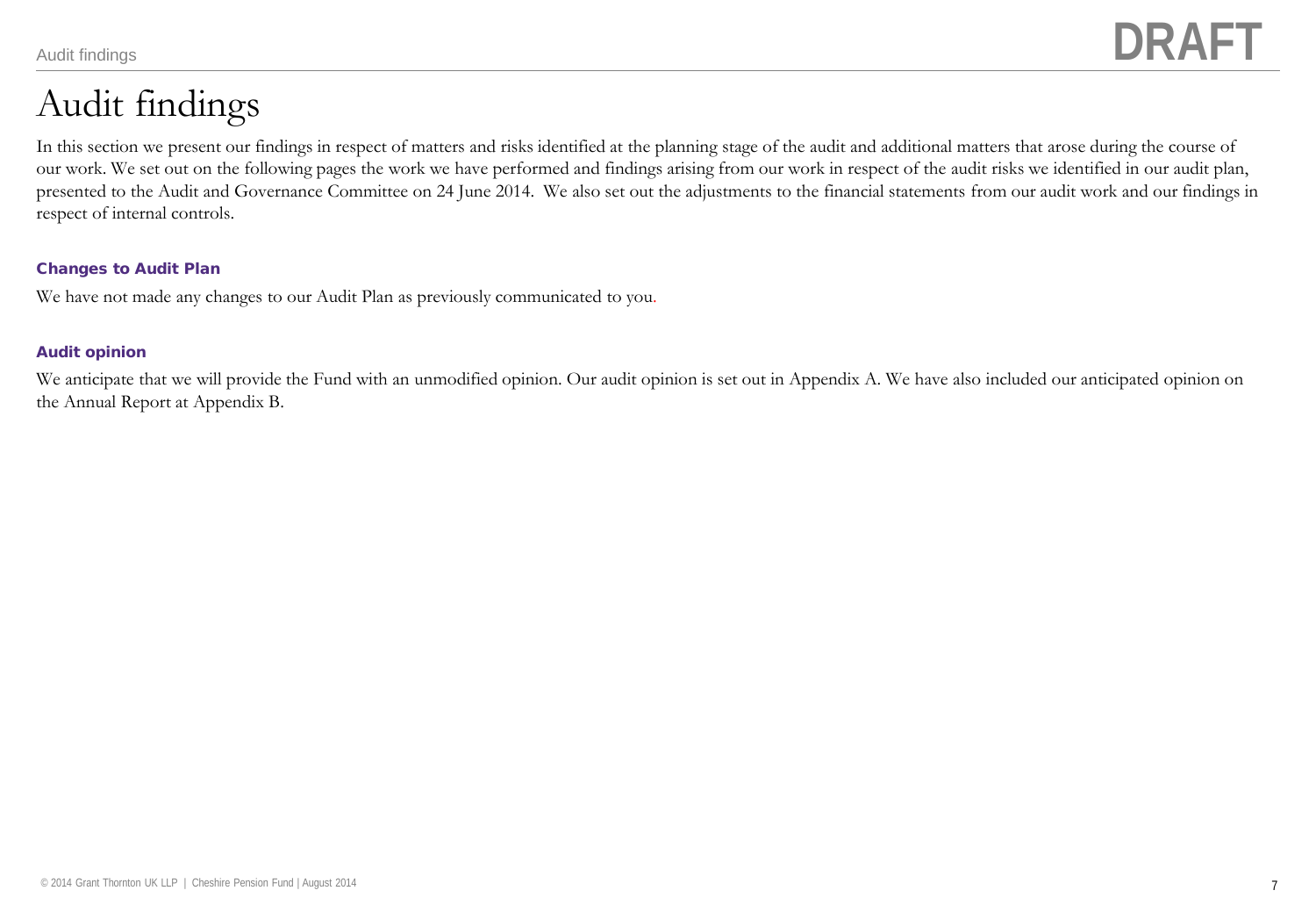### Audit findings against significant risks

"Significant risks often relate to significant non-routine transactions and judgmental matters. Non-routine transactions are transactions that are unusual, either due to size or nature, and that therefore occur infrequently. Judgmental matters may include the development of accounting estimates for which there is significant measurement uncertainty" (ISA 315).

In this section we detail our response to the significant risks of material misstatement which we identified in the Audit Plan. As we noted in our plan, there are two presumed significant risks which are applicable to all audits under auditing standards.

|    | Risks identified in our audit plan                                                                                                  | <b>Work completed</b>                                                                                                                                                                                                                                                                                                                      | Assurance gained and issues arising                                                                                                                                                                                                                                                                                                              |
|----|-------------------------------------------------------------------------------------------------------------------------------------|--------------------------------------------------------------------------------------------------------------------------------------------------------------------------------------------------------------------------------------------------------------------------------------------------------------------------------------------|--------------------------------------------------------------------------------------------------------------------------------------------------------------------------------------------------------------------------------------------------------------------------------------------------------------------------------------------------|
| 1. | Improper revenue recognition<br>Under ISA 240 there is a presumed risk that revenue<br>may be misstated due to improper recognition | We have rebutted this presumption and therefore do not<br>consider this to be a significant risk for Cheshire<br>Pension Fund (as per Audit Plan dated 10 June 2014).<br>Our work has included:<br>review and testing of revenue recognition policies<br>testing of material revenue streams<br>review of unusual significant transactions | Our audit work has not identified any issues in<br>respect of revenue recognition.                                                                                                                                                                                                                                                               |
| 2. | Management override of controls<br>Under ISA 240 there is a presumed risk of<br>management over-ride of controls                    | review of accounting estimates, judgements and<br>decisions made by management<br>testing of journals entries<br>review of unusual significant transactions                                                                                                                                                                                | Our audit work has not identified any evidence of<br>management override of controls. In particular the<br>findings of our review of journal controls and testing<br>of journal entries have not identified any issues.<br>We set out later in this section of the report our work<br>and findings on key accounting estimates and<br>judgments. |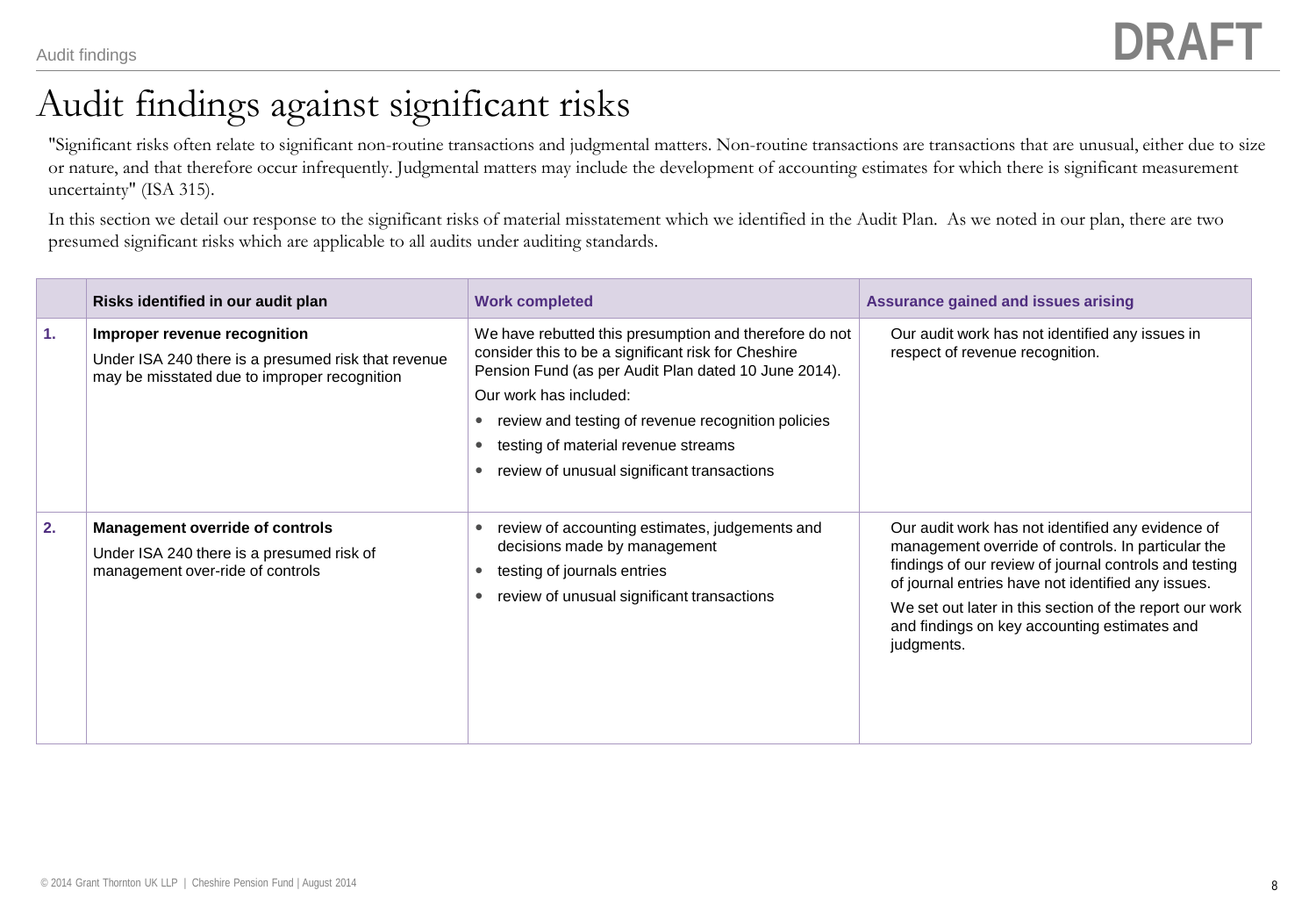## Audit findings against other risks

In this section we detail our response to the other risks of material misstatement which we identified in the Audit Plan. Recommendations, together with management responses are attached at Appendix A.

| <b>Transaction cycle</b>                                                                 | <b>Description of risk</b>                                                                                                               | <b>Work completed</b>                                                                                                                                                                                                                                                                                                                                                                                        | <b>Assurance gained &amp; issues arising</b>                                                                                                                                                                                                                                                                                                                                                                                                        |
|------------------------------------------------------------------------------------------|------------------------------------------------------------------------------------------------------------------------------------------|--------------------------------------------------------------------------------------------------------------------------------------------------------------------------------------------------------------------------------------------------------------------------------------------------------------------------------------------------------------------------------------------------------------|-----------------------------------------------------------------------------------------------------------------------------------------------------------------------------------------------------------------------------------------------------------------------------------------------------------------------------------------------------------------------------------------------------------------------------------------------------|
| <b>Investments</b>                                                                       | Investments not valid<br>Alternative investments not<br>valid<br>Investment activity not valid<br>Fair value measurements<br>not correct | We have undertaken the following work in relation to<br>this risk:<br>obtained independent, direct confirmation of<br>$\bullet$<br>balances from Investment Managers, external<br>valuation experts, and Custodian<br>carried out 3-way reconciliation between records<br>of the fund managers, the custodian, and the<br>Fund<br>Sample testing of valuations, in particular hard-to-<br>value investments. | Our audit work has not identified any investments held by<br>the Fund that are not valid, or where the fair value<br>measurement is not correct.<br>Our audit work supports the valuations of investments<br>where estimation techniques and judgement have been<br>applied.<br>An immaterial misclassification was identified in the<br>course of the audit, which officers had already identified.<br>This is detailed on page 13 of this report. |
| <b>Benefit Payments</b>                                                                  | Benefits improperly<br>computed/liability<br>understated                                                                                 | Sample testing of pension payments, lump sums,<br>٠<br>and refunds<br>Analytical procedures rationalising pensions paid<br>$\bullet$<br>with changes in pensioner numbers & annual<br>pension increases applicable to 13/14                                                                                                                                                                                  | Our audit work did not identify any evidence that benefit<br>payments have been improperly computed, or the claims<br>liability understated.                                                                                                                                                                                                                                                                                                        |
| <b>Contributions</b>                                                                     | Recorded contributions not<br>correct                                                                                                    | Review design of controls regarding receipt of<br>contributions at the Fund, and walkthrough to<br>ensure these controls are operating effectively.<br>Sample testing of individual members<br>contributions received by the Fund.<br>Sample testing of lump sums.<br>٠<br>Analytical procedures rationalising contributions<br>$\bullet$<br>received to changes in member data and payroll<br>data.         | Our audit work has not identified any evidence that<br>contributions been recorded incorrectly.                                                                                                                                                                                                                                                                                                                                                     |
| <b>Member data</b><br>© 2014 Grant Thornton UK LLP   Cheshire Pension Fund   August 2014 | Member data not correct<br>Regulatory/scheme rules<br>requirements not met                                                               | Substantive testing of changes to underlying<br>$\bullet$<br>member data<br>Reconciliation of movements in membership<br>statistics to transactions in the accounting records                                                                                                                                                                                                                                | Our audit work has not identified any evidence that<br>member data is not correct, or that regulatory / scheme<br>rules have not been met.                                                                                                                                                                                                                                                                                                          |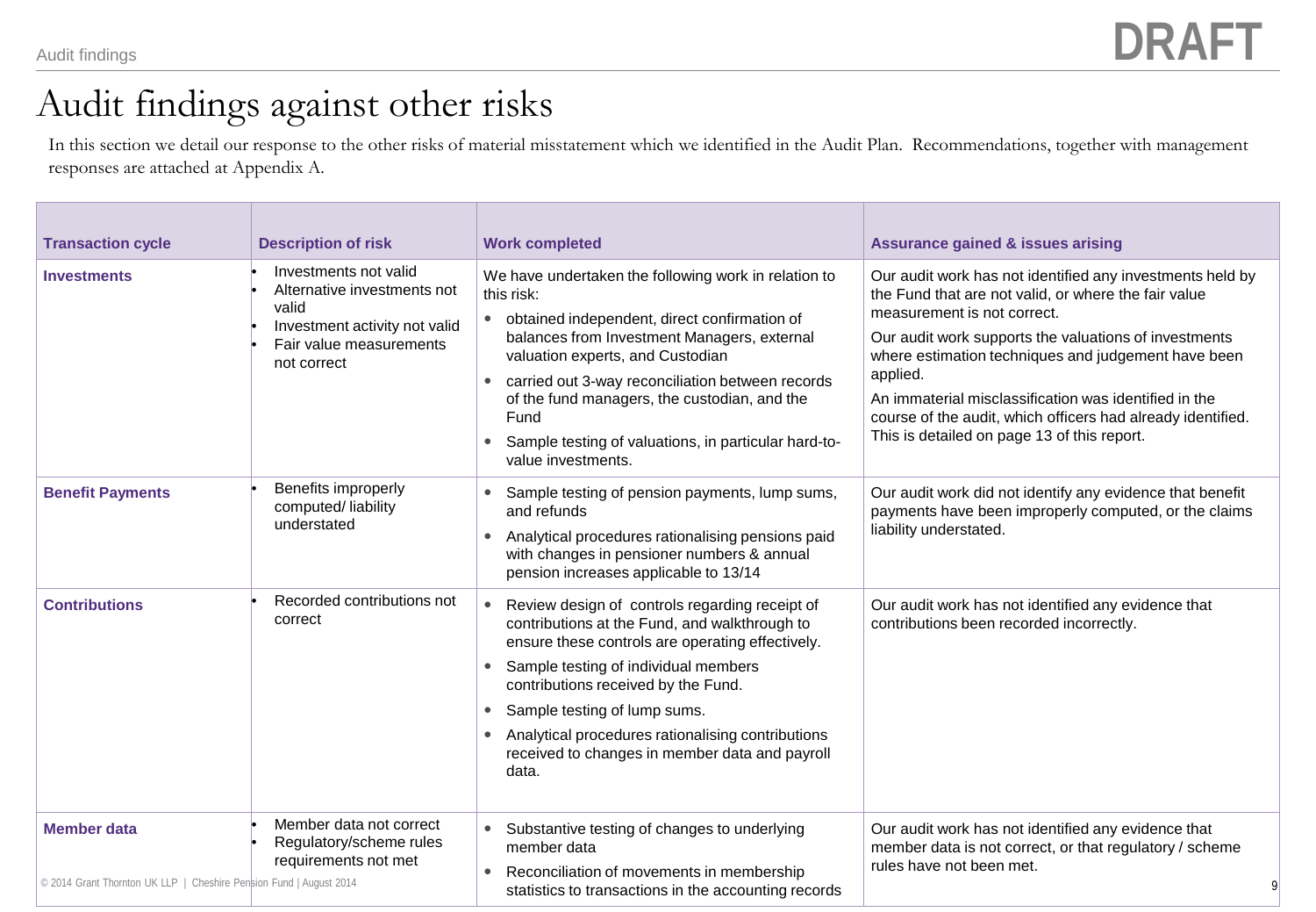## Accounting policies, estimates & judgements

In this section we report on our consideration of accounting policies, in particular revenue recognition policies, and key estimates and judgements made and included with the Fund's financial statements.

| <b>Accounting area</b>           | <b>Summary of policy</b>                                                                                                                                                                                                                                                                                                                                                                  | <b>Comments</b>                                                                                                                                                                                                                                                                                                                                                     | <b>Assessment</b> |
|----------------------------------|-------------------------------------------------------------------------------------------------------------------------------------------------------------------------------------------------------------------------------------------------------------------------------------------------------------------------------------------------------------------------------------------|---------------------------------------------------------------------------------------------------------------------------------------------------------------------------------------------------------------------------------------------------------------------------------------------------------------------------------------------------------------------|-------------------|
| <b>Revenue recognition</b>       | Contribution Income: normal contributions<br>for both employee and employers is<br>accounted for on an accruals basis<br>Transfers to and from the scheme:<br>Transfers are recognised when they are<br>received / paid.<br>Investment Income: The Fund adopts<br>several different recognition approaches<br>dependent on the types of investment as<br>disclosed within the statements. | • The revenue recognition policies of the Fund are appropriate and<br>in line with the relevant accounting framework<br>The application of the revenue recognition policies at the Fund is<br>$\bullet$<br>not considered complex, and our testing has not identified any<br>inappropriate revenue recognition                                                      |                   |
| <b>Judgements and estimates</b>  | Key estimates and judgements include :<br>$\bullet$<br>investment valuation for unquoted,<br>hard to value investments<br>pension fund actuarial valuations and<br>settlements                                                                                                                                                                                                            | The valuation of the Fund's hard-to-value investments have been<br>substantively tested to gain assurance that it is not materially<br>misstated<br>We have confirmed that the work of the actuary is in line with<br>٠<br>professional standards and regulation, and that they are a<br>reliable source of estimation relating to the pension fund<br>liabilities. |                   |
| <b>Other accounting policies</b> | We have reviewed the Fund's policies<br>$\bullet$<br>against the requirements of the CIPFA<br>Code and accounting standards.                                                                                                                                                                                                                                                              | Our review of accounting policies has not highlighted any<br>$\bullet$<br>significant issues which we wish to bring to your attention,<br>however, some minor presentational improvements have been<br>agreed.                                                                                                                                                      |                   |

**Assessment**

● Marginal accounting policy which could potentially attract attention from regulators <br>● Accounting policy appropriate and disclosures sufficient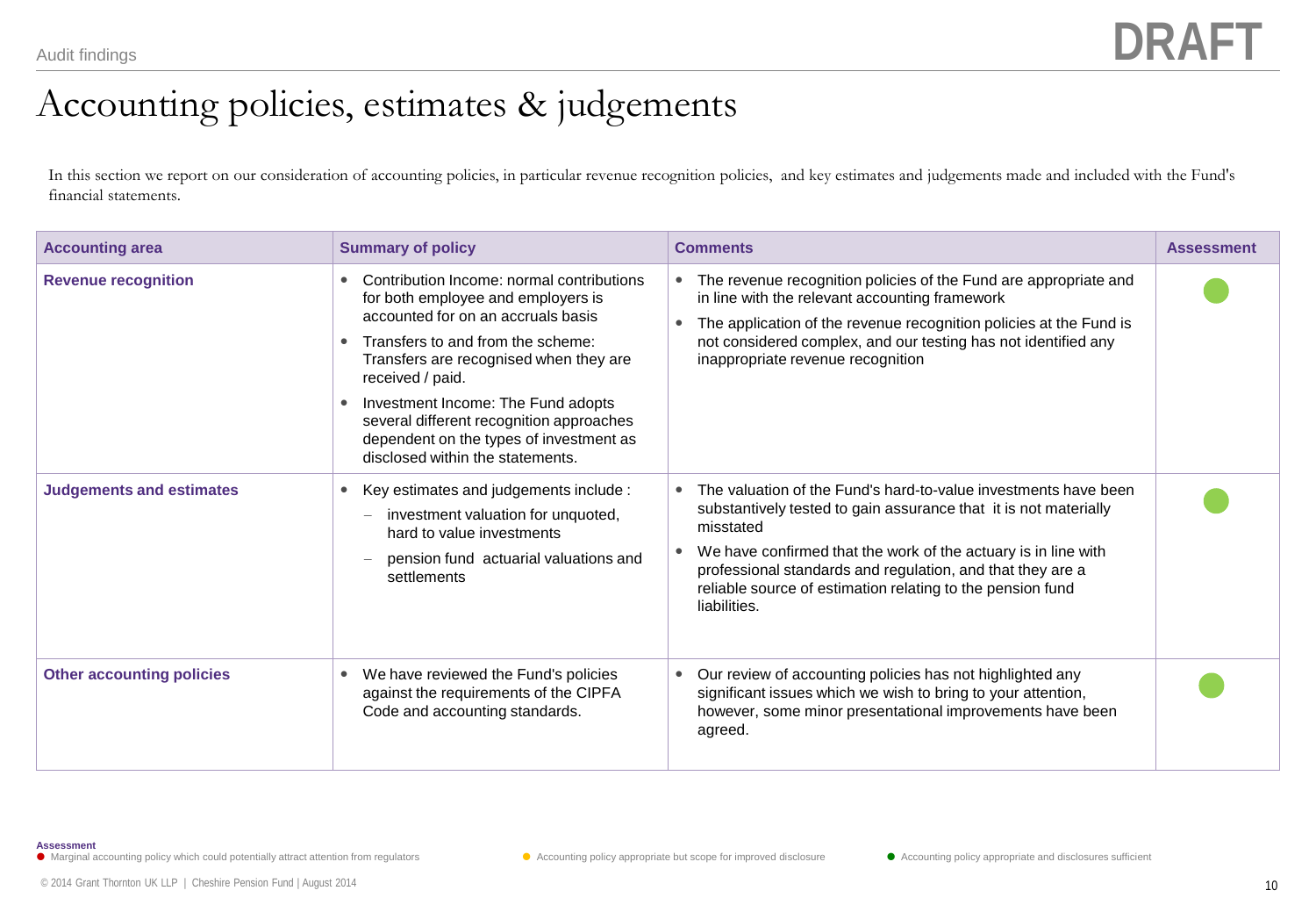## Misclassifications & disclosure changes

The table below provides details of misclassification and disclosure changes identified during the audit which have been made in the final set of financial statements.

|   | Adjustment type   | Value<br>f''000   | <b>Account balance</b>                                | Impact on the financial statements                                                                                                                                                                                                                    |
|---|-------------------|-------------------|-------------------------------------------------------|-------------------------------------------------------------------------------------------------------------------------------------------------------------------------------------------------------------------------------------------------------|
|   | Misclassification | 5,764<br>$-5,764$ | UK Equities<br>Overseas Equities                      | This misclassification does not impact upon the Net Assets Statement,<br>or the net assets of the Fund carried forward. The only impact is within<br>the supporting analyses included as disclosure notes (in particular the<br>analysis in Note 14). |
| 2 | Disclosure        | Various           | Leases (Operating<br>Leases)                          | The rental arrangements relating to the investment properties of the<br>Fund have been assessed as operating leases. Appropriate additional<br>disclosures have been made.                                                                            |
| 3 | Misclassification | 3,287,523         | Classification of<br>financial instruments<br>note 19 | The majority of the Fund's investments had been classified as 'held for<br>sale' financial instruments and have now been correctly classified as '<br>fair value through profit and loss'. The only impact is within disclosure<br>note 19.           |
| 4 | Disclosure        | Various           | General disclosure<br>notes                           | A number of other changes have been agreed to the financial<br>instrument disclosure notes to ensure that they meet the Code and<br>accounting standards requirements, and to other disclosures to improve<br>clarity.                                |
| 5 | Disclosure        | n/a               | Post balance sheet<br>event                           | A non-adjusting post balance sheet event disclosure note has been<br>added relating to the transfer of probation members out of the fund.                                                                                                             |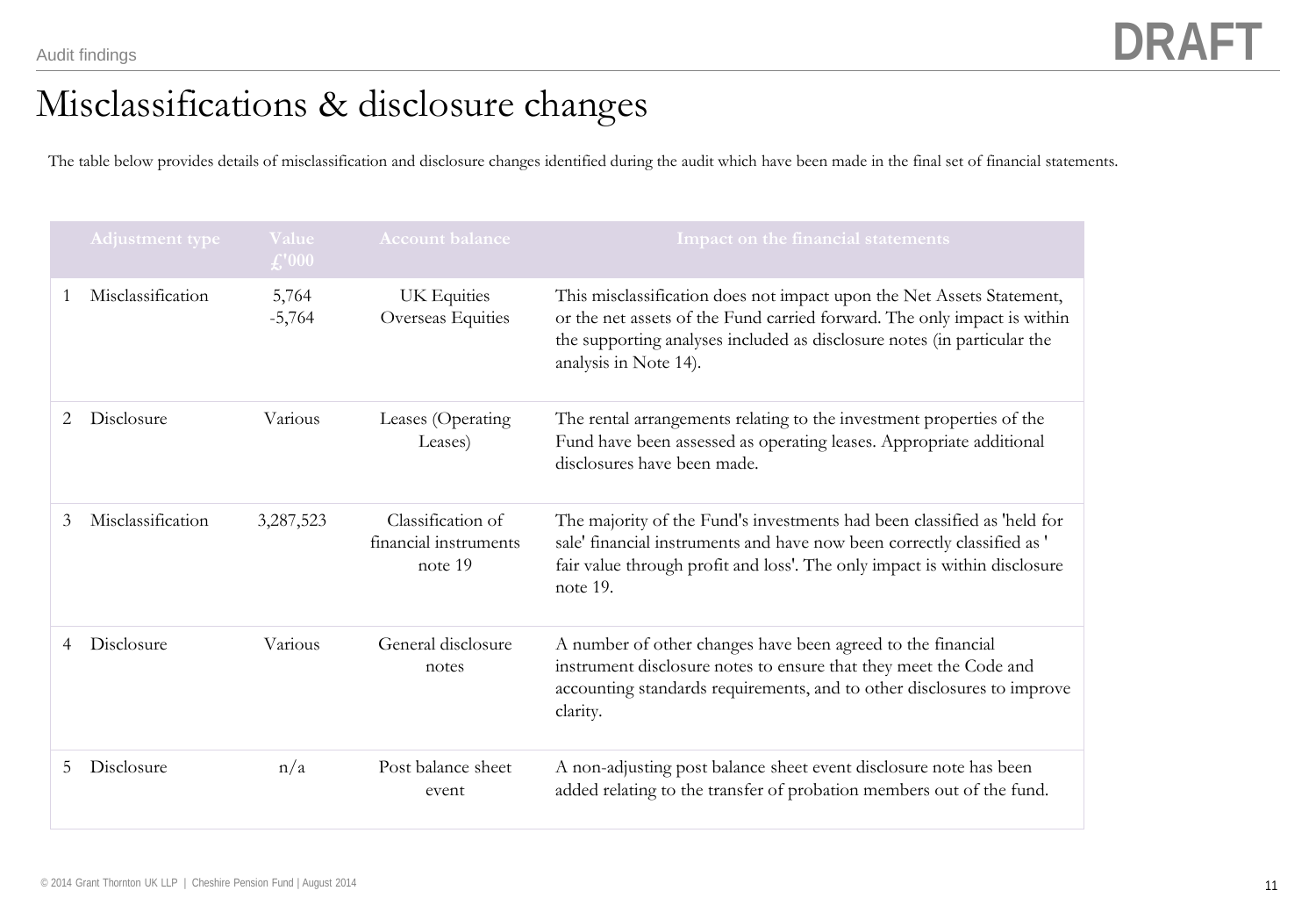### Internal controls

The purpose of an audit is to express an opinion on the financial statements.

Our audit included consideration of internal control relevant to the preparation of the financial statements in order to design audit procedures that are appropriate in the circumstances, but not for the purpose of expressing an opinion on the effectiveness of internal control. The matters reported here are limited to those deficiencies that we have identified during the course of our audit and that we have concluded are of sufficient importance to merit being reported to you in accordance with auditing standards. We have not identified any issues of significance to bring to your attention.

As part of our planned programme of work , our information system specialist team undertook a high level review of the general IT control environment at the Administering Authority. This was undertaken as part of the review of the internal controls system. We are pleased to report that no significant issue arose from our work. We identified a small number of areas where the Council's existing IT arrangements can be further developed. None of these are specific to the pension fund and have been shared with the Chief Financial Officer for information.

### **Assessment**

- $\bullet$  Significant deficiency risk of significant misstatement
- $\bullet$  Deficiency risk of inconsequential misstatement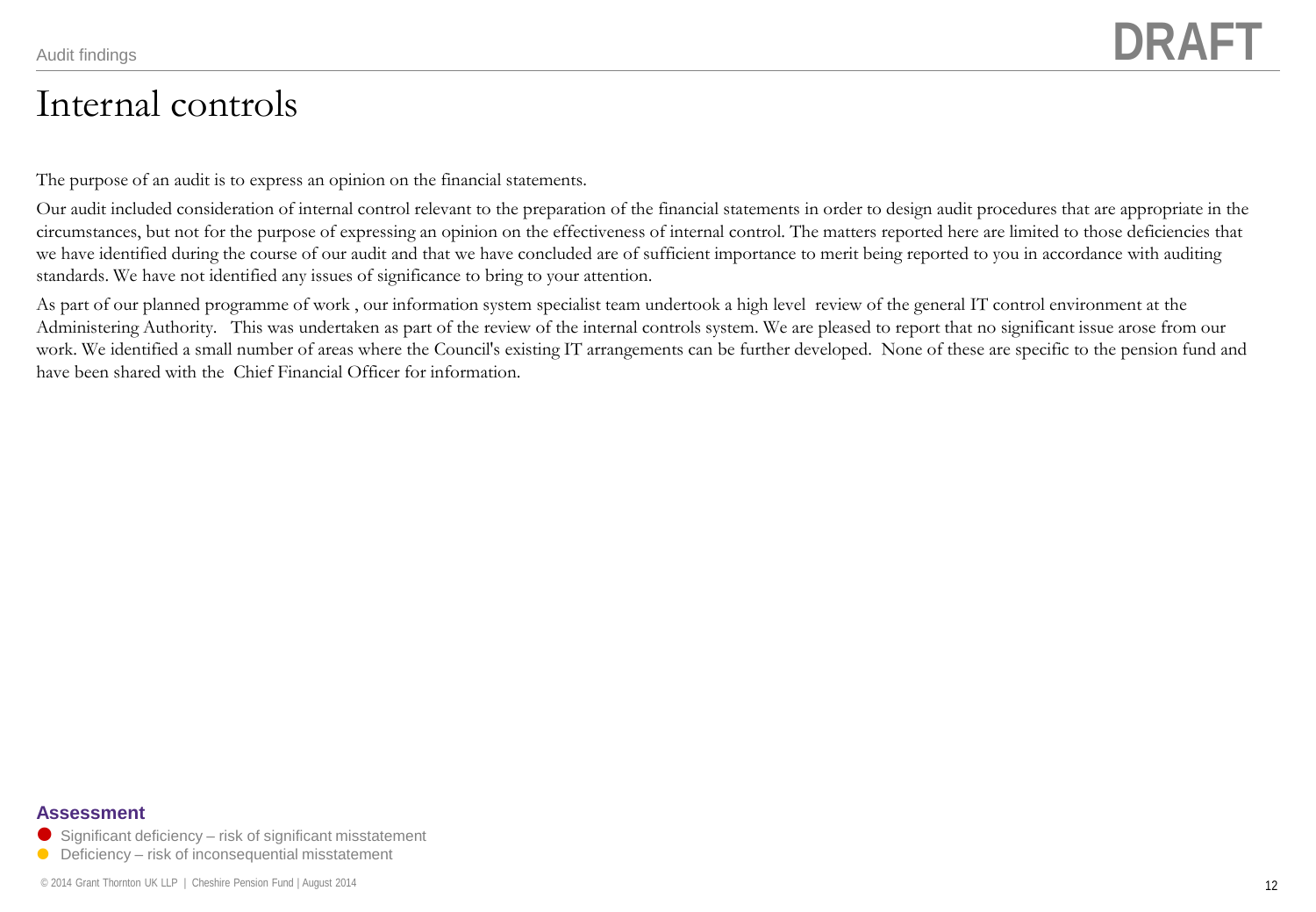## Other communication requirements

We set out below details of other matters which we, as auditors, are required by auditing standards to communicate to those charged with governance.

|    | <b>Issue</b>                                   | <b>Commentary</b>                                                                                                                                                                                                                                                                                                |
|----|------------------------------------------------|------------------------------------------------------------------------------------------------------------------------------------------------------------------------------------------------------------------------------------------------------------------------------------------------------------------|
| 1. | Matters in relation to fraud                   | We have previously discussed the risk of fraud with the Audit Committee and were not informed of any significant matters in relation<br>$\bullet$<br>to fraud. We have not been made aware of any incidents in the period and no other issues have been identified during the course of<br>our audit procedures. |
| 2. | Matters in relation to laws and<br>regulations | We are not aware of any significant incidences of non-compliance with relevant laws and regulations.<br>$\bullet$                                                                                                                                                                                                |
| 3. | <b>Written representations</b>                 | A standard letter of representation has been requested from the Fund.                                                                                                                                                                                                                                            |
| 4. | <b>Disclosures</b>                             | Our review found no material omissions in the financial statements, although some presentation improvements have been made.                                                                                                                                                                                      |
| 5. | Matters in relation to related<br>parties      | We are not aware of any related party transactions which have not been disclosed.<br>۰                                                                                                                                                                                                                           |
| 6. | <b>Going concern</b>                           | Our work has not identified any reason to challenge the Fund's decision to prepare the financial statements on a going concern basis.<br>۰                                                                                                                                                                       |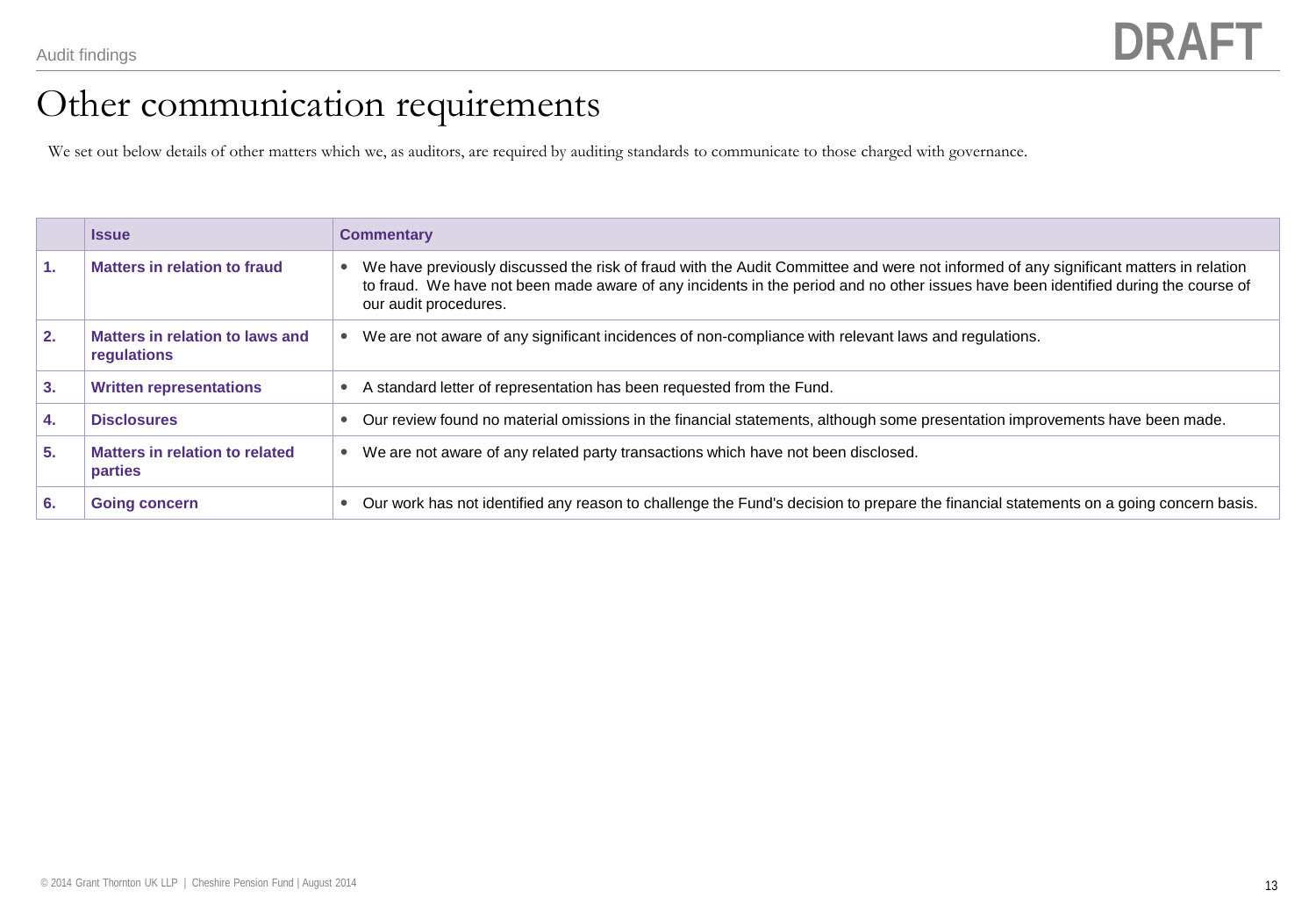## Section 3: Fees, non audit services and independence

**01. Executive summary**

**02. Audit findings**

**03. Fees, non audit services and independence**

**04. Future developments**

**05. Communication of audit matters**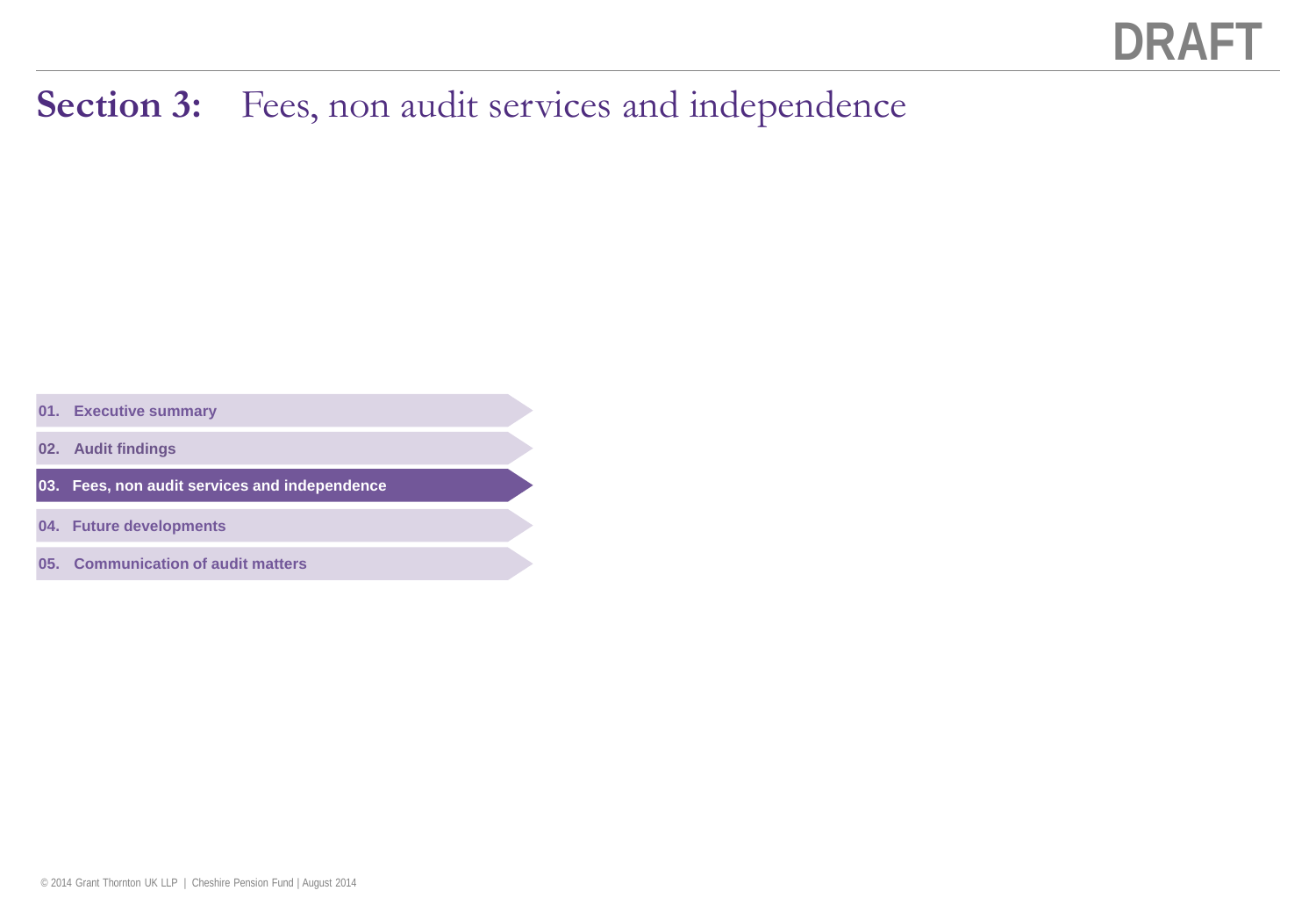## Fees, non audit services and independence

We confirm below our final fees charged for the audit. We also completed additional work to provide assurance to auditors of admitted bodies over IAS19 disclosures.

| ---<br>___ |
|------------|
|------------|

|                         | Per Audit plan Actual fees |        |
|-------------------------|----------------------------|--------|
| Fund audit              | 29.342                     | 29.342 |
| <b>Total audit fees</b> | 29.342                     | 29,342 |

### Fees for other services

| <b>Service</b>            | <b>Fees £</b> |
|---------------------------|---------------|
| IAS 19 certification fees | 1,964         |

### Independence and ethics

We confirm that there are no significant facts or matters that impact on our independence as auditors that we are required or wish to draw to your attention. We have complied with the Auditing Practices Board's Ethical Standards and therefore we confirm that we are independent and are able to express an objective opinion on the financial statements.

We confirm that we have implemented policies and procedures to meet the requirements of the Auditing Practices Board's Ethical Standards.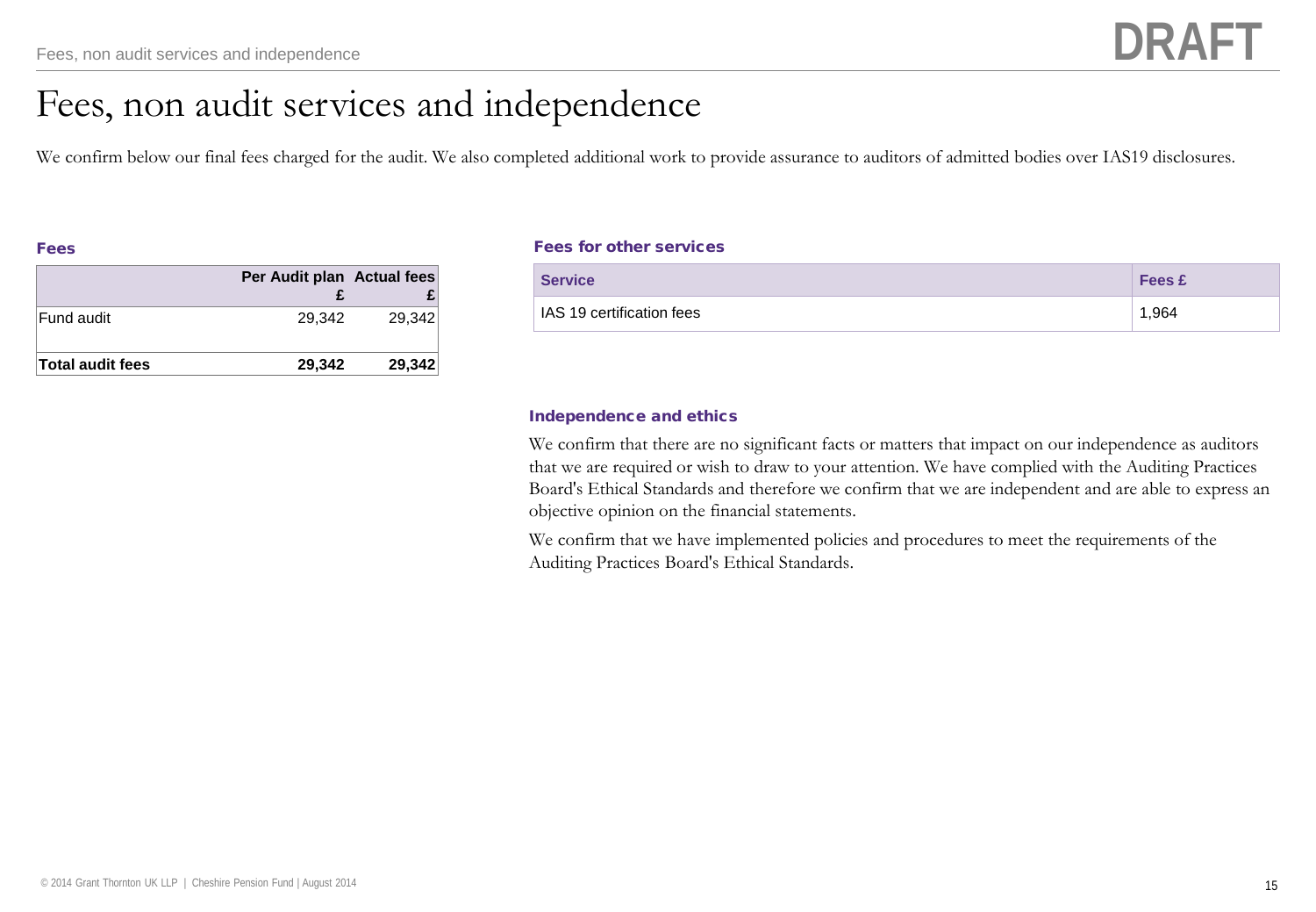### **Section 4:** Future developments

**01. Executive summary**

**02. Audit findings**

**03. Fees, non audit services and independence**

**04. Future development**

**05. Communication of audit matters**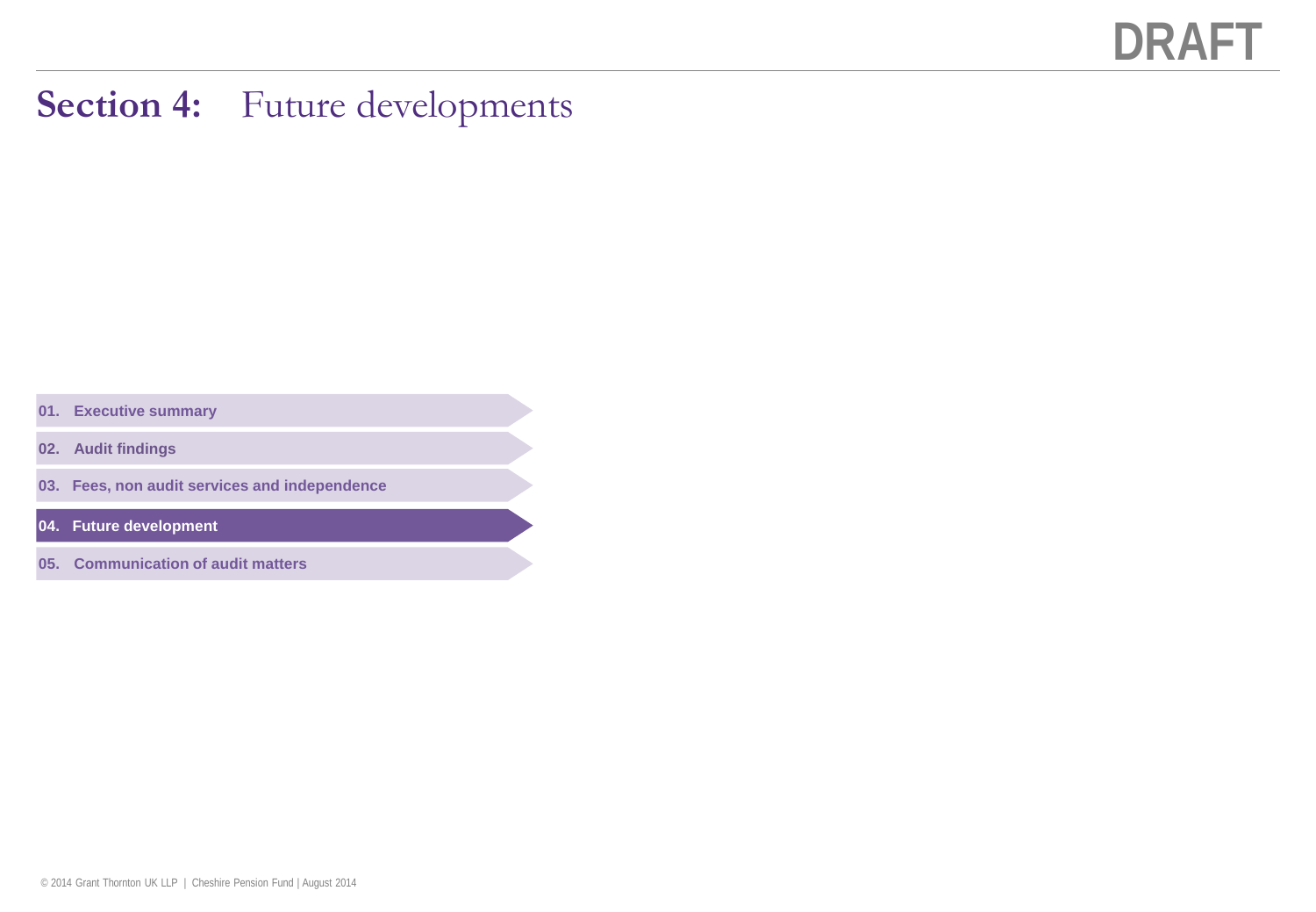## Developments relevant to your Pension Fund and the audit

| <b>Political</b>                                                                                                                                                                                                                                                                                                                                                                     | <b>Environmental</b>                                                                                                                                                                                                                                                                                                                                                                                                                                                                                          | <b>Social</b>                                                                                                                                                                                                                                                          | <b>Technological</b>                                                                                                                                                                                                                                    |
|--------------------------------------------------------------------------------------------------------------------------------------------------------------------------------------------------------------------------------------------------------------------------------------------------------------------------------------------------------------------------------------|---------------------------------------------------------------------------------------------------------------------------------------------------------------------------------------------------------------------------------------------------------------------------------------------------------------------------------------------------------------------------------------------------------------------------------------------------------------------------------------------------------------|------------------------------------------------------------------------------------------------------------------------------------------------------------------------------------------------------------------------------------------------------------------------|---------------------------------------------------------------------------------------------------------------------------------------------------------------------------------------------------------------------------------------------------------|
|                                                                                                                                                                                                                                                                                                                                                                                      | Developments relevant to the next financial year                                                                                                                                                                                                                                                                                                                                                                                                                                                              |                                                                                                                                                                                                                                                                        |                                                                                                                                                                                                                                                         |
| 1. Financial reporting                                                                                                                                                                                                                                                                                                                                                               | 2. Legislation                                                                                                                                                                                                                                                                                                                                                                                                                                                                                                | 3. Actuarial valuation                                                                                                                                                                                                                                                 | 4. Other issues                                                                                                                                                                                                                                         |
| CIPFA has published best practice guidance<br>relating to the identification and disclosure<br>of administrative and investment<br>management expenditure. This applies from<br>2014/15 and will enable consistent reporting<br>across the LGPS facilitating more<br>meaningful comparisons in this area. The<br>definition is separated into three distinct<br>categories of costs. | Under the Local Government Pension<br>Scheme (LGPS 2014), pensions will be<br>calculated on Career Average Revalued<br>Earnings (CARE) rather than a final<br>salary basis from 1 April 2014.<br>Administering authorities will need to<br>ensure their updated administration<br>systems are calculating new pensions<br>accruals correctly from 1 April 2014;<br>dealing effectively with more complex<br>data requirements and that new<br>contribution rates are being correctly<br>applied by employers. | Following the 31 March 2013 actuarial<br>valuation all employers will need to<br>consider the level of additional employer<br>deficit contributions required and how to<br>fund them.                                                                                  | The number of LGPS employers<br>continues to grow as local authorities<br>outsource services. Affected funds need to<br>consider the impact this has on its<br>exposure to risks and reflect on the impact<br>this has for their investment strategies. |
|                                                                                                                                                                                                                                                                                                                                                                                      | Developments relevant to future periods                                                                                                                                                                                                                                                                                                                                                                                                                                                                       |                                                                                                                                                                                                                                                                        |                                                                                                                                                                                                                                                         |
| <b>Financial reporting</b><br>1.                                                                                                                                                                                                                                                                                                                                                     | 2. Legislation                                                                                                                                                                                                                                                                                                                                                                                                                                                                                                | 3. Structural reform                                                                                                                                                                                                                                                   | 4. Other issues                                                                                                                                                                                                                                         |
| Changes to the Pension SORP may affect<br>the investment disclosures in the Net Asset<br>Statement and Fair Value determination<br>(changing the classification from level 1, 2 &<br>3 to A, B & C). A revised SORP will be<br>issued in 2014 and may find its way into the<br>LG code in 2015/16.                                                                                   | From April 1 2015 The Pensions<br>Regulator will have formal powers and<br>responsibilities for oversight of the LGPS.<br>This will include monitoring<br>implementation of new governance<br>arrangements, which require the creation<br>of a scheme manager and pension board<br>for each LGPS.                                                                                                                                                                                                             | DCLG is consulting on the potential use<br>of Collective Investment Vehicles and<br>passive management of funds.<br>The outcome of this consultation may<br>lead to a change in administration of<br>some schemes and significant changes<br>in investment strategies. | The Pensions Regulator, Financial<br>Conduct Authority and HMRC continue to<br>commit resources to combat pension<br>liberation schemes. More guidance and<br>potential changes to HMRC registration of<br>new schemes is likely.                       |
|                                                                                                                                                                                                                                                                                                                                                                                      | The Administering Authority will need to<br>determine how it will meet the<br>requirement to have a pension board and<br>the consequent changes it will need to<br>make to its general governance<br>arrangements.                                                                                                                                                                                                                                                                                            |                                                                                                                                                                                                                                                                        |                                                                                                                                                                                                                                                         |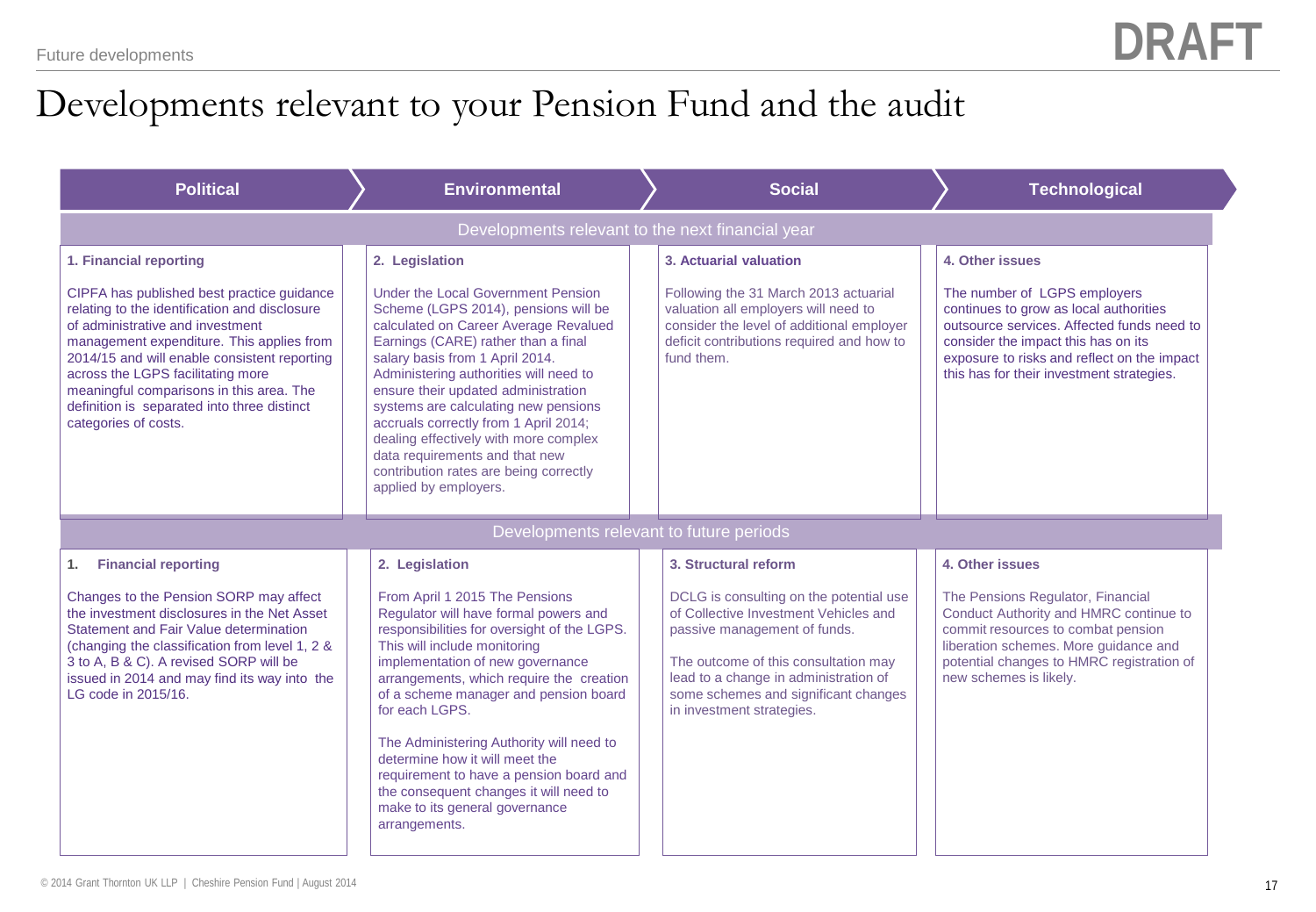## **Section 5:** Communication of audit matters

- **01. Executive summary**
- **02. Audit findings**
- **03. Fees, non audit services and independence**
- **04. Future developments**
- **05. Communication of audit matters**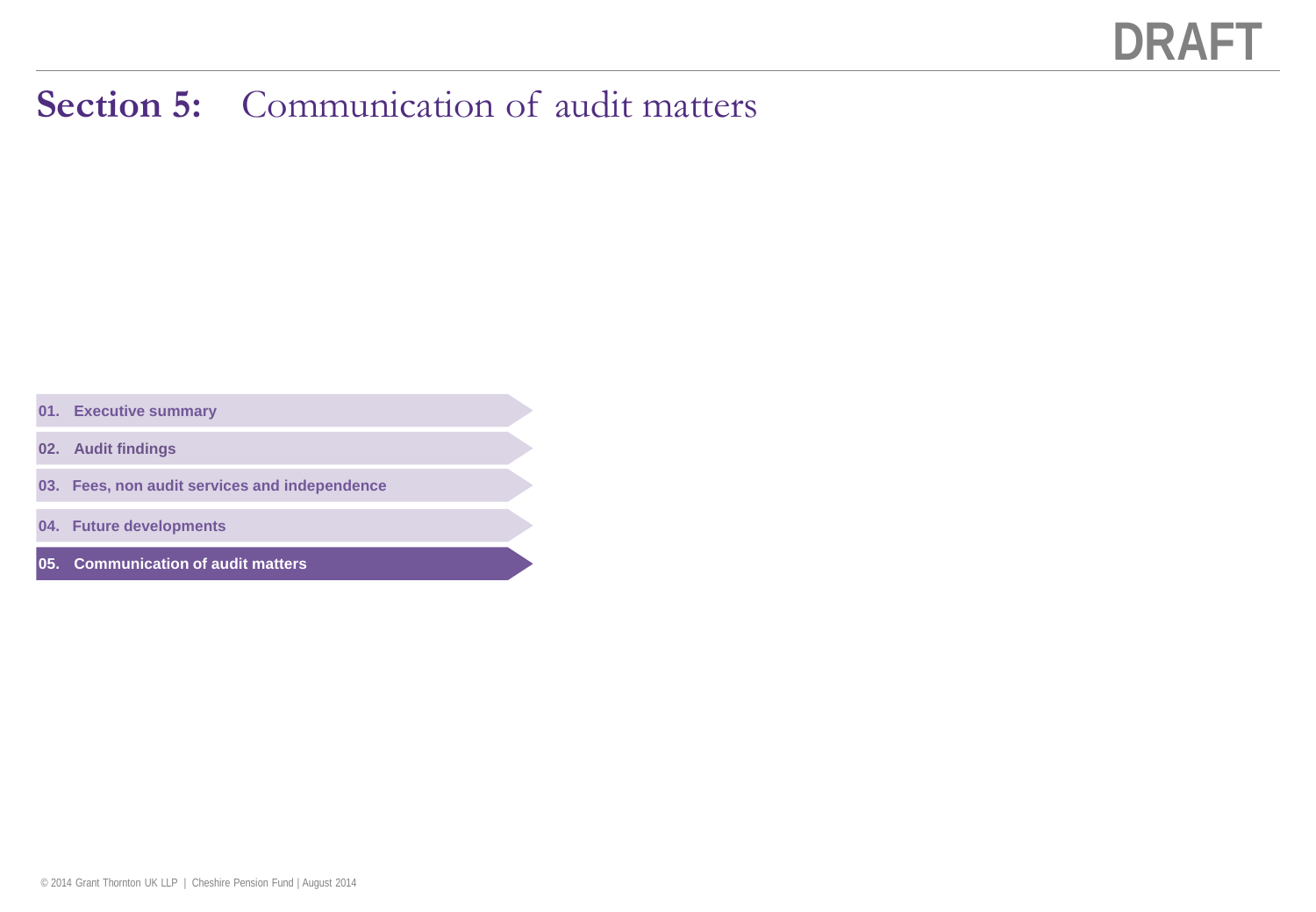## Communication of audit matters to those charged with governance

International Standards on Auditing (ISA) 260, as well as other ISAs, prescribe matters which we are required to communicate with those charged with governance, and which we set out in the table opposite.

The Audit Plan outlined our audit strategy and plan to deliver the audit, while this Audit Findings report presents the key issues and other matters arising from the audit, together with an explanation as to how these have been resolved.

#### Respective responsibilities

The Audit Findings Report has been prepared in the context of the Statement of Responsibilities of Auditors and Audited Bodies issued by the Audit Commission ([www.audit-commission.gov.uk](http://www.audit-commission.gov.uk/)).

We have been appointed as the Fund's independent external auditors by the Audit Commission, the body responsible for appointing external auditors to local public bodies in England. As external auditors, we have a broad remit covering finance and governance matters.

Our annual work programme is set in accordance with the Code of Audit Practice ('the Code') issued by the Audit Commission and includes nationally prescribed and locally determined work. Our work considers the Fund's key risks when reaching our conclusions under the Code.

It is the responsibility of the Fund to ensure that proper arrangements are in place for the conduct of its business, and that public money is safeguarded and properly accounted for. We have considered how the Fund is fulfilling these responsibilities.

| <b>Our communication plan</b>                                                                                                                                                                                                                                                                                                                                   | <b>Audit</b><br><b>Plan</b> | <b>Audit</b><br><b>Findings</b> |
|-----------------------------------------------------------------------------------------------------------------------------------------------------------------------------------------------------------------------------------------------------------------------------------------------------------------------------------------------------------------|-----------------------------|---------------------------------|
| Respective responsibilities of auditor and management/those<br>charged with governance                                                                                                                                                                                                                                                                          | ✓                           |                                 |
| Overview of the planned scope and timing of the audit. Form, timing<br>and expected general content of communications                                                                                                                                                                                                                                           | ✓                           |                                 |
| Views about the qualitative aspects of the entity's accounting and<br>financial reporting practices, significant matters and issues arising<br>during the audit and written representations that have been sought                                                                                                                                               |                             | ✓                               |
| Confirmation of independence and objectivity                                                                                                                                                                                                                                                                                                                    | ✓                           | ✓                               |
| A statement that we have complied with relevant ethical<br>requirements regarding independence, relationships and other<br>matters which might be thought to bear on independence.<br>Details of non-audit work performed by Grant Thornton UK LLP and<br>network firms, together with fees charged<br>Details of safeguards applied to threats to independence |                             | ✓                               |
| Material weaknesses in internal control identified during the audit                                                                                                                                                                                                                                                                                             |                             | ✓                               |
| Identification or suspicion of fraud involving management and/or<br>others which results in material misstatement of the financial<br>statements                                                                                                                                                                                                                |                             | ✓                               |
| Compliance with laws and regulations                                                                                                                                                                                                                                                                                                                            |                             | ✓                               |
| Expected auditor's report                                                                                                                                                                                                                                                                                                                                       |                             | ✓                               |
| Uncorrected misstatements                                                                                                                                                                                                                                                                                                                                       |                             | ✓                               |
| Significant matters arising in connection with related parties                                                                                                                                                                                                                                                                                                  |                             | ✓                               |
| Significant matters in relation to going concern                                                                                                                                                                                                                                                                                                                |                             | ✓                               |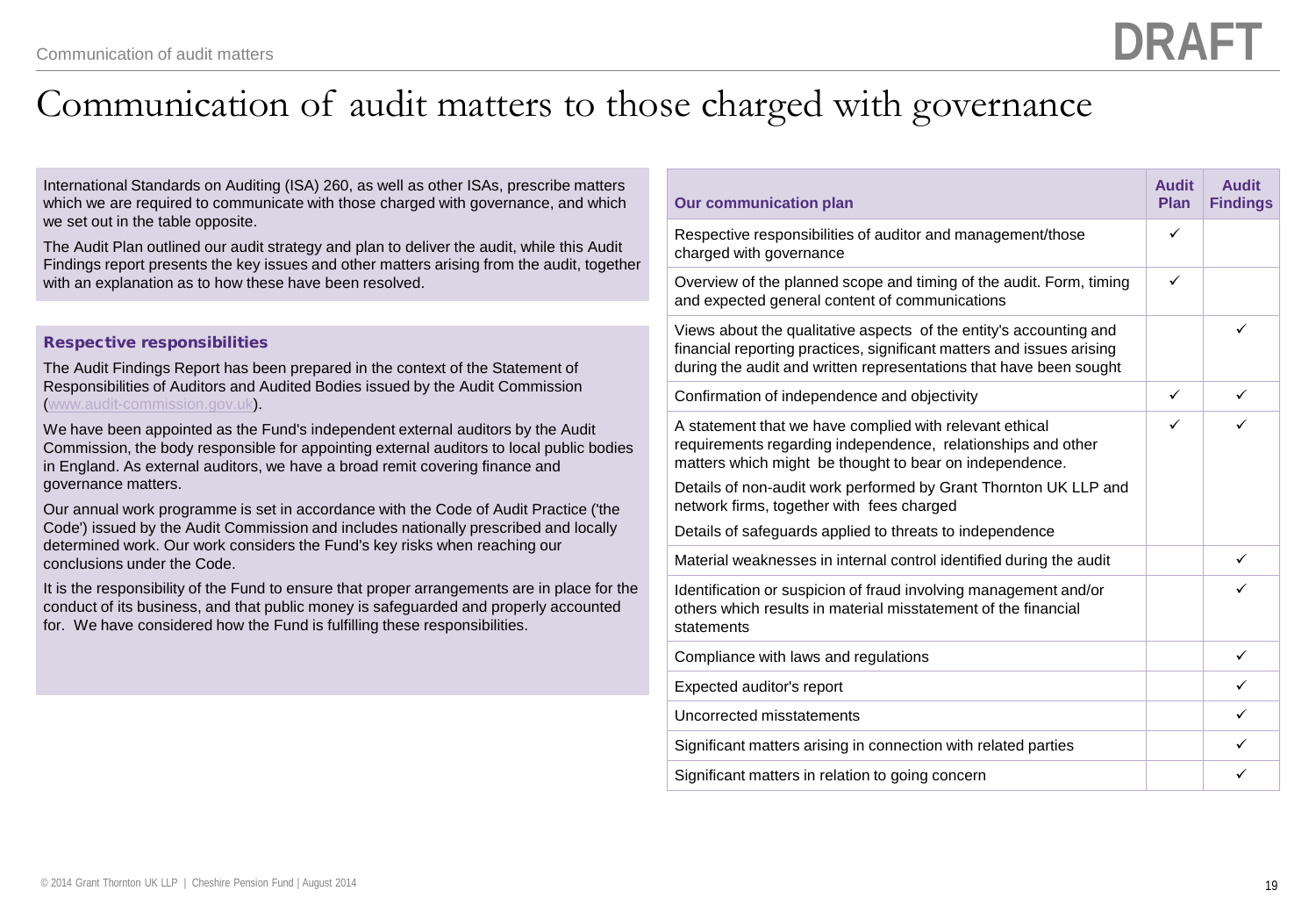# Appendices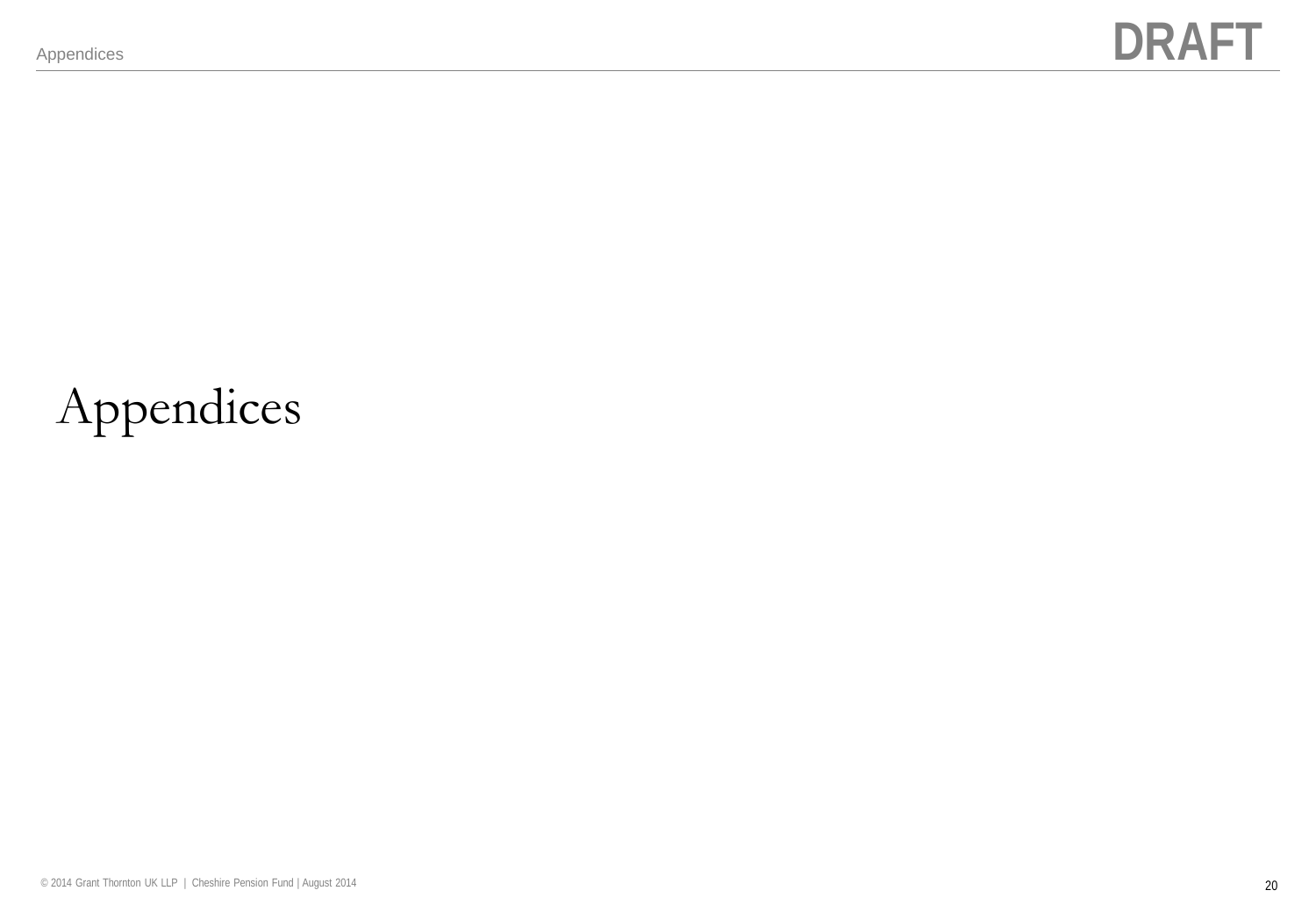## Appendix A: Proposed audit opinion on the financial statements

#### **We anticipate that we will provide the Fund with an unmodified audit report**

#### **INDEPENDENT AUDITOR'S REPORT TO THE MEMBERS OF CHESHIRE PENSION FUND**

#### **Opinion on the pension fund financial statements**

We have audited the pension fund financial statements of Cheshire Pension Fund for the year ended 31 March 2014 under the Audit Commission Act 1998. The pension fund financial statements comprise the Fund Account, the Net Assets Statement and the related notes. The financial reporting framework that has been applied in their preparation is applicable law and the CIPFA/LASAAC Code of Practice on Local Authority Accounting in the United Kingdom 2013/14.

This report is made solely to the members of Cheshire Pension Fund in accordance with Part II of the Audit Commission Act 1998 and for no other purpose, as set out in paragraph 48 of the Statement of Responsibilities of Auditors and Audited Bodies published by the Audit Commission in March 2010. To the fullest extent permitted by law, we do not accept or assume responsibility to anyone other than the Authority and the Authority's Members as a body, for our audit work, for this report, or for the opinions we have formed.

#### **Respective responsibilities of the Section 151 Officer and auditor**

As explained more fully in the Statement of the Section 151 Officer's Responsibilities, the Section 151 Officer is responsible for the preparation of the Authority's Statement of Accounts, which includes the pension fund financial statements, in accordance with proper practices as set out in the CIPFA/LASAAC Code of Practice on Local Authority Accounting in the United Kingdom, and for being satisfied that they give a true and fair view. Our responsibility is to audit and express an opinion on the financial statements in accordance with applicable law and International Standards on Auditing (UK and Ireland). Those standards require us to comply with the Auditing Practices Board's Ethical Standards for Auditors.

#### **Scope of the audit of the pension fund financial statements**

An audit involves obtaining evidence about the amounts and disclosures in the financial statements sufficient to give reasonable assurance that the financial statements are free from material misstatement, whether caused by fraud or error. This includes an assessment of: whether the accounting policies are appropriate to the fund's circumstances and have been consistently applied and adequately disclosed; the reasonableness of significant accounting estimates made by the Section 151 Officer; and the overall presentation of the financial statements. In addition, we read all the financial and non-financial information in the

explanatory foreword and the annual report to identify material inconsistencies with the audited financial statements and to identify any information that is apparently materially incorrect based on, or materially inconsistent with, the knowledge acquired by us in the course of performing the audit. If we become aware of any apparent material misstatements or inconsistencies we consider the implications for our report.

#### **Opinion on the pension fund financial statements**

In our opinion the pension fund's financial statements:

- give a true and fair view of the financial transactions of the pension fund during the year ended 31 March 2014 and the amount and disposition of the fund's assets and liabilities as at 31 March 2014, other than liabilities to pay pensions and other benefits after the end of the scheme year]; and
- have been properly prepared in accordance with the CIPFA/LASAAC Code of Practice on Local Authority Accounting in the United Kingdom 2013/14 and applicable law.

#### **Opinion on other matters**

In our opinion, the information given in the explanatory foreword and the content of the Annual Report for the financial year for which the financial statements are prepared is consistent with the financial statements.

#### **DRAFT**

Fiona C Blatcher Associate Director for and on behalf of Grant Thornton UK LLP, Appointed Auditor

4 Hardman Square **Spinningfields** Manchester M3 3EB

**[Date for FINAL Version]**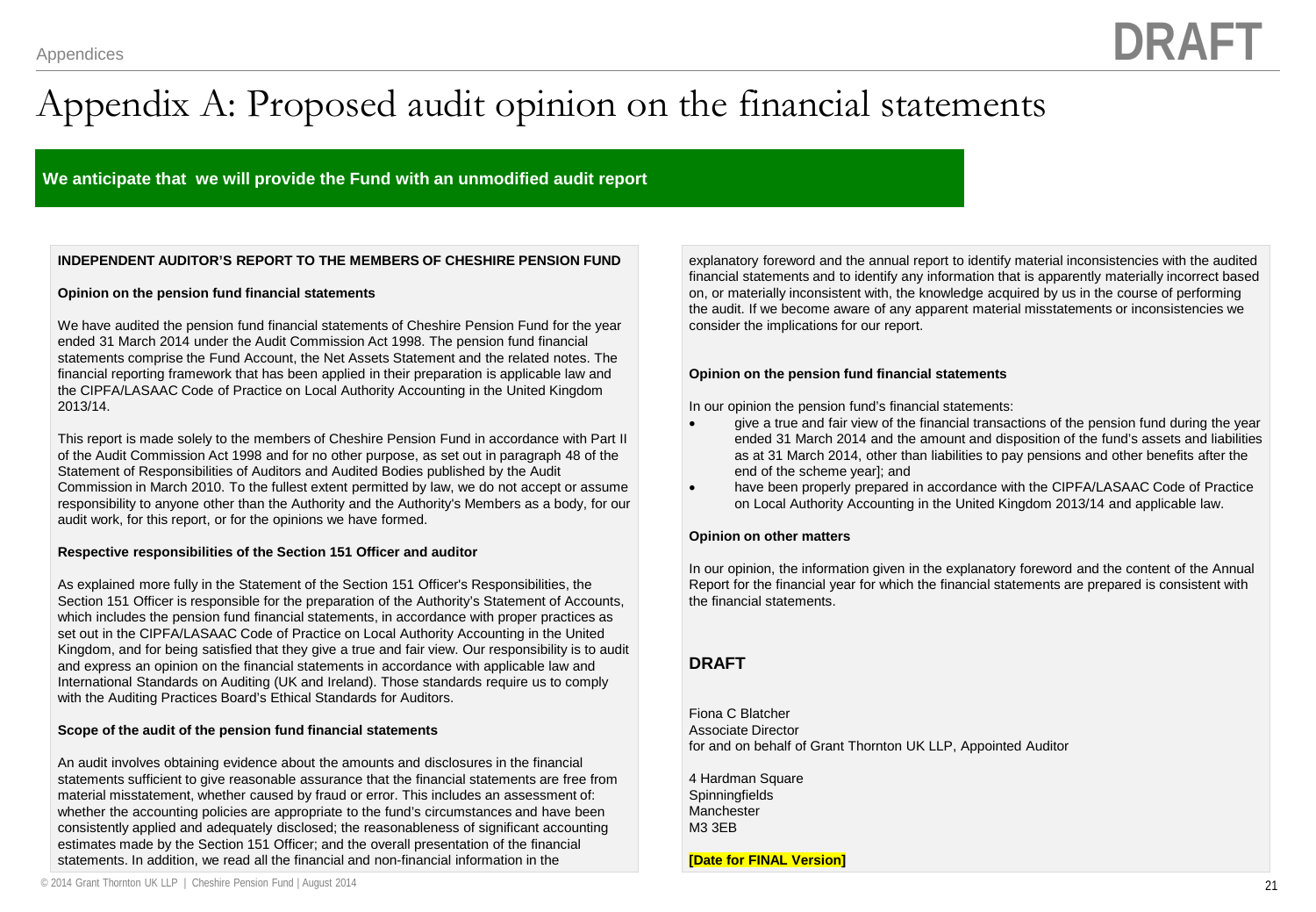## Appendix B: Proposed audit opinion on the annual report

#### **We anticipate that we will provide the Fund with an unmodified audit report**

#### **INDEPENDENT AUDITOR'S STATEMENT TO THE MEMBERS OF CHESHIRE PENSION FUND ON THE PENSION FUND FINANCIAL STATEMENTS**

We have examined the pension fund financial statements for the year ended 31 March 2014, which comprise the Fund Account, the Net Assets Statement and the related notes.

This report is made solely to the members of Cheshire Pension Fund in accordance with Part II of the Audit Commission Act 1998 and for no other purpose, as set out in paragraph 48 of the Statement of Responsibilities of Auditors and Audited Bodies published by the Audit Commission in March 2010. To the fullest extent permitted by law, we do not accept or assume responsibility to anyone other than the Authority and the Authority's Members as a body, for our audit work, for this report, or for the opinions we have formed.

#### **Respective responsibilities of the Section 151 Officer and the auditor**

As explained more fully in the Statement of the Section 151 Officer' Responsibilities, the Section 151 Officer is responsible for the preparation of the pension fund's financial statements in accordance with applicable United Kingdom law.

Our responsibility is to report to you our opinion on the consistency of the pension fund financial statements within the pension fund annual report with the pension fund financial statements in the statement of accounts of Cheshire West and Chester Council, and its compliance with applicable law and the CIPFA/LASAAC Code of Practice on Local Authority Accounting in the United Kingdom 2013/14.

We also read the other information contained in the pension fund annual report and consider the implications for our report if we become aware of any apparent misstatements or material inconsistencies with the pension fund financial statements.

We conducted our work in accordance with Bulletin 2008/3 issued by the Auditing Practices Board. Our report on the administering authority's full annual statement of accounts describes the basis of our opinion on those financial statements.

#### **Opinion**

In our opinion, the pension fund financial statements are consistent with the full annual statement of accounts of Cheshire Pension Fund for the year ended 31 March 2014 and comply with applicable law and the CIPFA/LASAAC Code of Practice on Local Authority Accounting in the United Kingdom 2013/14.

#### **DRAFT**

Fiona C Blatcher Associate Director Grant Thornton UK LLP

4 Hardman Square **Spinningfields Manchester** M3 3EB

[*Date*]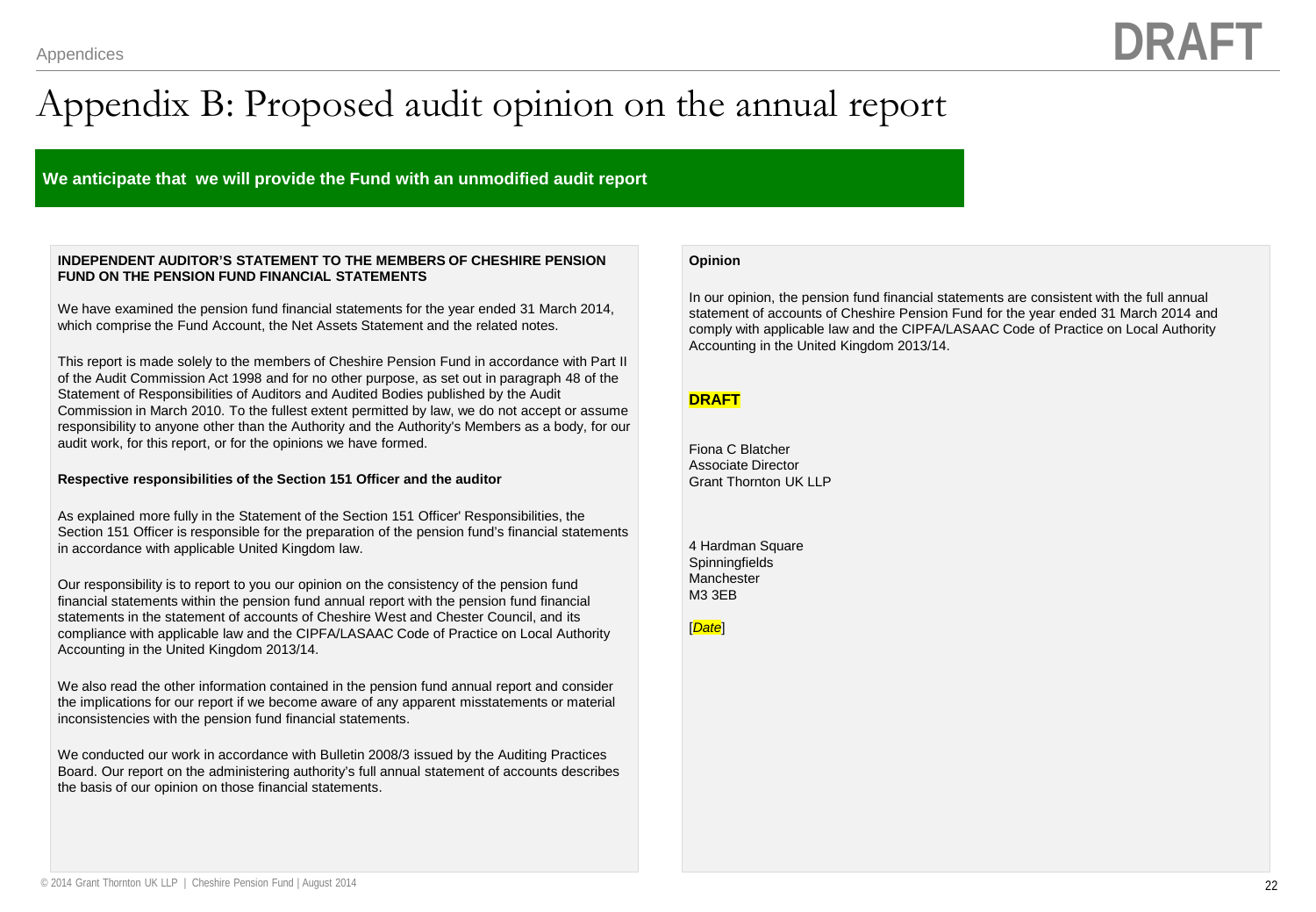### Appendix C: Letter of Representation

#### Grant Thornton UK LLP Royal Liver Building LIVERPOOL L3 1PS

Dear Sirs

#### **Cheshire Pension Fund - Financial Statements for the year ended 31 March 2014**

This representation letter is provided in connection with your audit of the financial statements of Cheshire Pension Fund for the year ended 31 March 2014 for the purpose of expressing an opinion as to whether the financial statements show a true and fair view of the financial transactions of the Fund during the year ended 31 March 2014, and of the amount and disposition at that date of its assets and liabilities other than liabilities to pay pensions and benefits after the end of the Fund year in accordance with applicable law and the CIPFA/LASAAC Code of Practice on Local Authority Accounting in the United Kingdom 2013/14 (the Code).

#### Financial Statements

- 1. We have fulfilled our responsibilities for the preparation of the financial statements in accordance with the Code; in particular the financial statements show a true and fair view in accordance therewith, and for keeping records in respect of contributions received in respect of active members.
- 2. We acknowledge our responsibility for the design and implementation of internal control to prevent and detect error and fraud.
- 3. Significant assumptions used by us in making accounting estimates, including those measured at fair value, are reasonable.
- 4. Related party relationships and transactions have been appropriately accounted for and disclosed in accordance with the requirements of the Code.
- 5. Actual or possible litigation and claims have been accounted for and disclosed in accordance with the requirements of the Code.
- 6. All events subsequent to the date of the financial statements and for which the Code requires adjustment or disclosure have been adjusted or disclosed.
- 7. We have not adjusted the misstatements brought to our attention in the Audit Findings Report , as they are considered to be immaterial to the Fund's accounts at the year-end . The financial statements are free of material misstatements, including omissions.
- 8. We believe that the Fund's financial statements should be prepared on a going concern basis on the grounds that current and future sources of funding or support will be more than adequate for the Fund's needs. We believe that no further disclosures relating to the Fund's ability to continue as a going concern need to be made in the financial statements.
- 9. We have no plans or intentions that may materially alter the carrying value or classification of assets and liabilities reflected in the financial statements.
- 10. We acknowledge our responsibilities for making the accounting estimates included in the financial statements. Where it was necessary to choose between estimation techniques that comply with the Code, we selected the estimation technique considered to be the most appropriate to the Fund's particular circumstances for the purpose of giving a true and fair view. Those estimates reflect our judgment based on our knowledge and experience about past and current events and are also based on our assumptions about conditions we expect to exist and courses of action we expect to take.

#### Information Provided

- 11. We have provided you with:
- a. access to all information of which we are aware that is relevant to the preparation of the financial statements such as records, documentation and other matters;
- b. additional information that you have requested from us for the purpose of your audit; and
- c. unrestricted access to persons from whom you determine it necessary to obtain audit evidence.
- 12. We have disclosed to you the results of our assessment of the risk that the financial statements may be materially misstated as a result of fraud.
- 13. All transactions have been recorded in the accounting records and are reflected in the financial statements.
- 14. We are not aware of any fraud or suspected fraud affecting the Fund involving:
- a. management;
- b. employees who have significant roles in internal control; or
- c. others where the fraud could have a material effect on the financial statements.
- 15. We have no knowledge of any allegations of fraud, or suspected fraud, affecting the Fund's financial statements communicated by employees, former employees, analysts, regulators or others.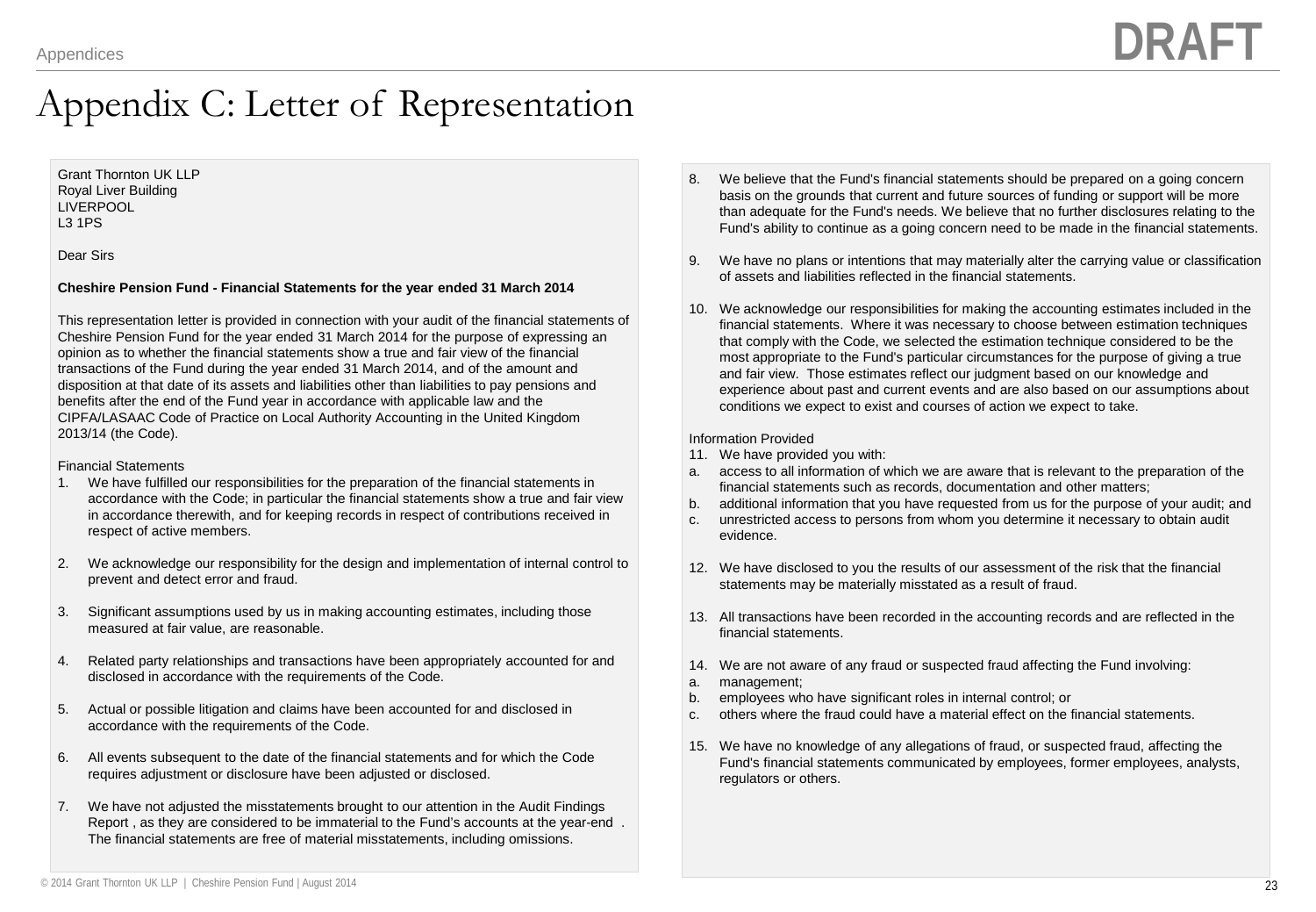### Appendix C: Letter of Representation

- 16. We are not aware of any instances of non-compliance or suspected non-compliance with laws and regulations whose effects should be considered when preparing financial statements.
- 17. There have been no communications with The Pensions Regulator or other regulatory bodies during the year or subsequently concerning matters of non-compliance with any legal duty.
- 18. We are not aware of any reports having been made to The Pensions Regulator by any of our advisors.
- 19. We have disclosed to you the identity of the Fund's related parties and all the related party relationships and transactions of which we are aware.

#### Approval

The approval of this letter of representation was minuted by the Council's Audit & Governance Committee at its meeting on 12 August 2014.

Signed on behalf of the Board

Name……………………………

Position………………………….

Date…………………………….

Name……………………………

Position………………………….

Date…………………………….

Additional representation may need to be obtained in other areas, and should be added to as necessary, for example:

- going concern, when events or conditions have been identified which may lead to the winding up of the fund;
- confirmation of propriety of transactions [for example: no transactions have been made which are not in the interests of the fund members or the fund during the fund year or subsequently];
- confirmation of particular disclosures [for example: if not permitted, confirmation that there has been no "self-investment" in a fund employer or stock-lending];
- lack of evidence material representations where no other evidence available, such as absence claims in connection with litigation;
- confirmations of opinions concerning matters dealt with in the financial statements.
- accounting policies confirming most appropriate, appropriately adopted and disclosed as required by the Code